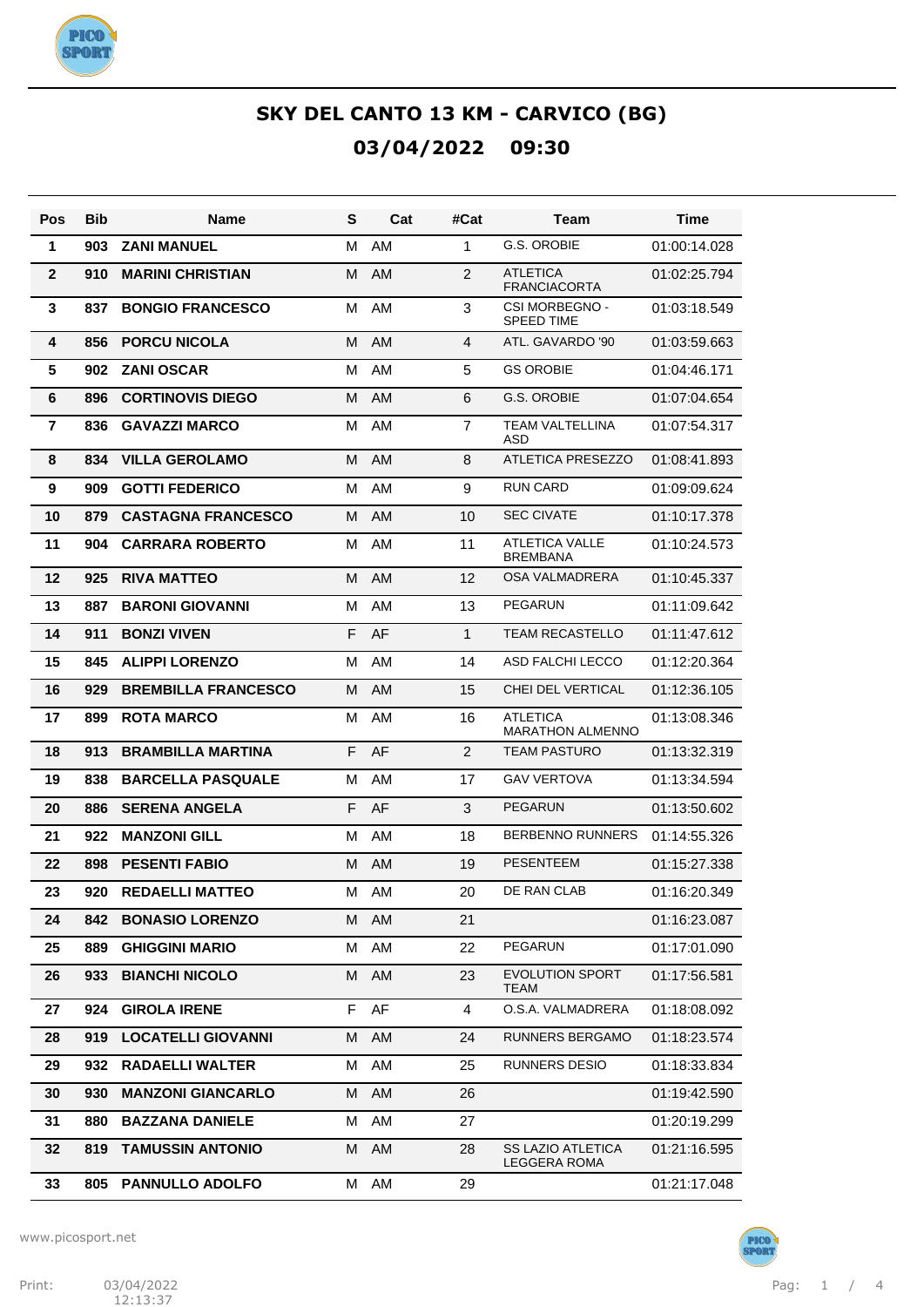

| Pos | <b>Bib</b> | Name                           | S | Cat       | #Cat           | <b>Team</b>                                                       | <b>Time</b>  |
|-----|------------|--------------------------------|---|-----------|----------------|-------------------------------------------------------------------|--------------|
| 34  | 816        | <b>BOLIS PAOLO</b>             | М | AM        | 30             | <b>EVOLUTION SPORT</b><br><b>TEAM</b>                             | 01:21:36.346 |
| 35  | 912        | <b>SIRTORI ANTONELLA</b>       | F | AF        | 5              | <b>ASD CREMELLA</b>                                               | 01:22:06.560 |
| 36  | 876        | <b>GIANELLI MIRKO</b>          | M | <b>AM</b> | 31             | AV SPORTING TEAM                                                  | 01:22:33.031 |
| 37  | 928        | <b>TOGNI ERIBERTO</b>          | M | AM        | 32             | <b>LIBERO</b>                                                     | 01:22:36.350 |
| 38  | 881        | <b>CACCIA GIANFRANCO</b>       | М | <b>AM</b> | 33             | LA RECASTELLO<br><b>RADICI GROUP</b>                              | 01:22:53.601 |
| 39  | 811        | <b>SILVA MAURO</b>             | M | AM        | 34             | <b>SPORTIVA</b><br><b>VALBRONESE ASD</b>                          | 01:23:47.027 |
| 40  | 835        | <b>BORTOLOTTI MARCO</b>        | М | AM        | 35             | ATLETICA 42195<br><b>BLUFRIDA</b>                                 | 01:23:47.851 |
| 41  | 839        | <b>MERONI FRANCESCO</b>        | м | AM        | 36             | <b>GRUPPO</b><br><b>ESCURSIONISTI</b><br><b>FALCHI OLGINATESI</b> | 01:24:50.858 |
| 42  | 901        | <b>BERTOLDINI TADDEO</b>       | м | AM        | 37             | A.S.D. FALCHI LECCO                                               | 01:25:37.108 |
| 43  | 871        | <b>FACCHINI PIETRO ARTURO</b>  | M | AM        | 38             | ATLETICA PARATICO                                                 | 01:25:51.853 |
| 44  | 866        | <b>BUSNELLI DANIELA</b>        | F | AF        | 6              | <b>GRUPPO ETHOS</b><br><b>RUNNING TEAM</b>                        | 01:26:30.108 |
| 45  | 914        | <b>CORTE ANDREA</b>            | м | AM        | 39             | <b>CAMISANO RUNNING</b><br>A.S.D.                                 | 01:26:59.256 |
| 46  | 858        | <b>TIRABOSCHI VINCENZO</b>     | M | AM        | 40             | <b>RUNNERS BERGAMO</b>                                            | 01:27:39.511 |
| 47  | 831        | <b>RUSCONI ELENA</b>           | F | AF        | $\overline{7}$ | <b>VAM</b>                                                        | 01:27:41.612 |
| 48  | 923        | <b>SCHIRRU VITTORIO</b>        | м | <b>AM</b> | 41             | OCR TEM ITALY LWT                                                 | 01:28:05.016 |
| 49  | 812        | <b>ZENONI ALAN</b>             | M | AM        | 42             |                                                                   | 01:28:17.610 |
| 50  | 915        | <b>VIGANO BIAGIO</b>           | М | AM        | 43             | <b>ATLETICA MARIANO</b><br><b>COMENSE</b>                         | 01:29:28.735 |
| 51  | 804        | <b>BIANCO MARCO</b>            | M | AM        | 44             |                                                                   | 01:29:51.479 |
| 52  | 926        | <b>MASA BARBARA</b>            | F | AF        | 8              | <b>ASD SPORTIVA</b><br>LANZADA                                    | 01:30:01.855 |
| 53  | 873        | <b>GARGIONI DANIELE</b>        | м | AM        | 45             | <b>OPERA RUNNERS</b><br>A.S.D.                                    | 01:30:27.598 |
| 54  | 894        | <b>NATALI CLAUDIA</b>          | E | AF        | 9              | <b>RUNNERS BERGAMO</b>                                            | 01:30:30.208 |
| 55  |            | 874 FERRARI DONATO             |   | M AM      | 46             | A.S.D. ATLETICA<br><b>SARNICO</b>                                 | 01:30:34.955 |
| 56  | 855        | <b>BARONI FABIO</b>            | M | AM        | 47             | <b>ATLETICA VALLE</b><br><b>BREMBANA</b>                          | 01:32:11.623 |
| 57  | 802        | <b>CARTURAN MORENO</b>         | М | AM        | 48             | NO.                                                               | 01:32:23.941 |
| 58  | 846        | <b>BERTULETTI GIANCARLO</b>    | м | AM        | 49             | <b>EVOLUTION SPORT</b><br>TEAM                                    | 01:32:27.951 |
| 59  | 872        | <b>MAZZOLENI PIETRO ANGELO</b> |   | M AM      | 50             | <b>ATLETICA VALLE</b><br><b>IMAGNA</b>                            | 01:32:34.856 |
| 60  | 864        | <b>OBERTI ROMINA</b>           | F | AF        | 10             |                                                                   | 01:33:40.436 |
| 61  | 814        | <b>CAVENATI MAURO</b>          | м | AM        | 51             |                                                                   | 01:33:53.184 |
| 62  | 882        | <b>GUARNIERI CORRADO</b>       | м | AM        | 52             | ATLETICA BERGAMO<br><b>STARS</b>                                  | 01:34:35.114 |
| 63  | 931        | <b>MICHELETTI STEFANO</b>      | м | AM        | 53             |                                                                   | 01:35:46.880 |
| 64  | 905        | <b>BERTULESSI STEFANO</b>      | м | AM        | 54             |                                                                   | 01:35:53.928 |



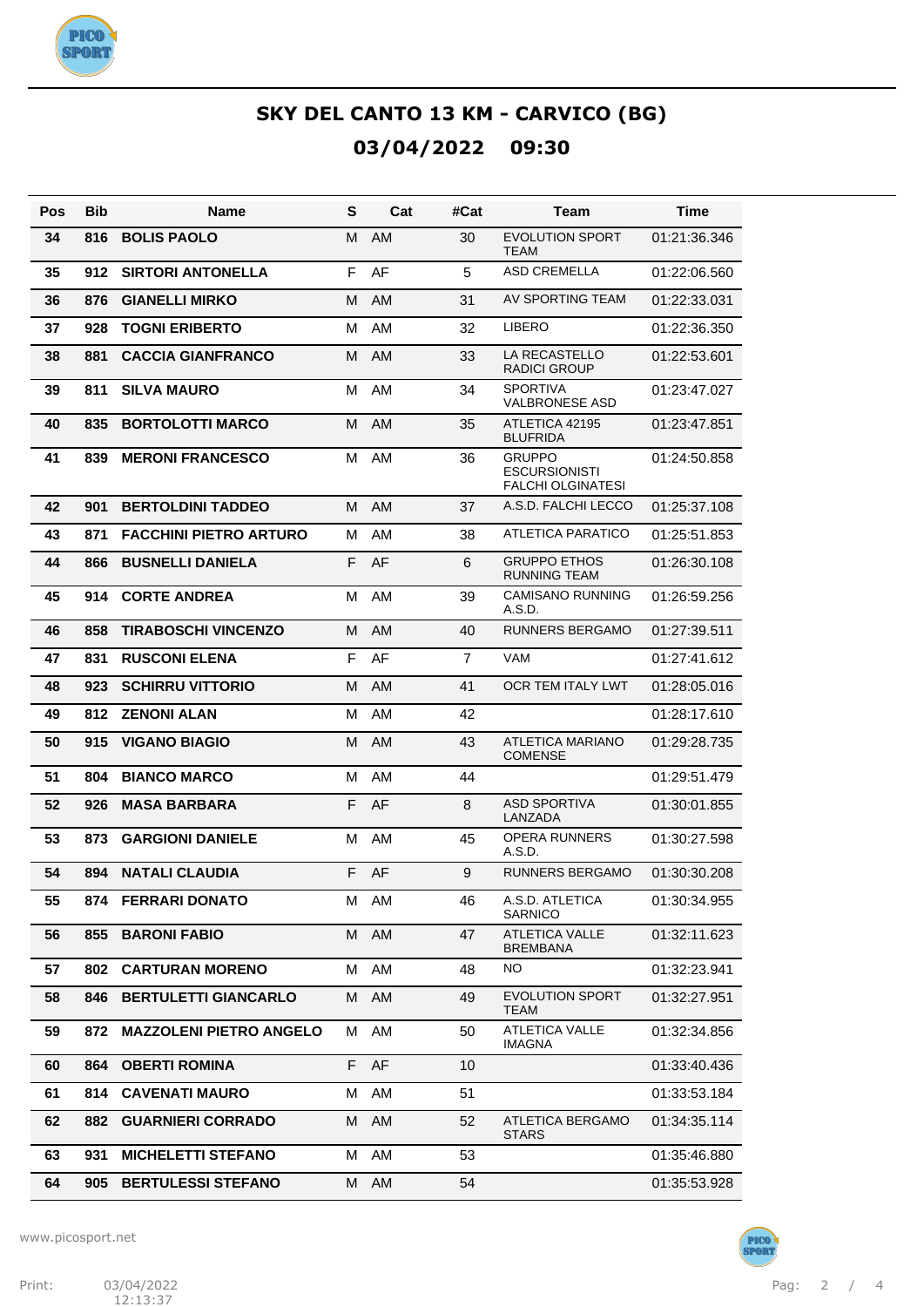

| Pos | <b>Bib</b> | Name                          | S  | Cat       | #Cat | Team                                                       | <b>Time</b>  |
|-----|------------|-------------------------------|----|-----------|------|------------------------------------------------------------|--------------|
| 65  | 843        | <b>MUSELLA FRANCESCO</b>      | М  | AM        | 55   | <b>LIBERO</b>                                              | 01:36:24.133 |
| 66  | 830        | <b>SCARSI LUCA</b>            | М  | AM        | 56   | <b>CSC CORTENOVA</b>                                       | 01:36:34.677 |
| 67  | 870        | <b>PICCINELLI CESARE</b>      | М  | AM        | 57   | ATLETICA PARATICO                                          | 01:36:48.885 |
| 68  | 823        | <b>MONZANI MICHELE</b>        | М  | <b>AM</b> | 58   | <b>ATLETICA</b><br><b>BOTTANUCO</b>                        | 01:36:49.883 |
| 69  | 827        | <b>PREMARINI ROSARIO</b>      | M  | AM        | 59   | <b>ATLETICA CISERANO</b>                                   | 01:36:54.170 |
| 70  | 934        | <b>MODICA GIUSEPPE</b>        | M  | <b>AM</b> | 60   | <b>GS ZELO</b><br>FORAMAGNO                                | 01:37:40.133 |
| 71  | 832        | <b>MILESI EROS</b>            | M  | AM        | 61   |                                                            | 01:37:54.911 |
| 72  | 833        | <b>ROTA GIORGIO</b>           | M  | AM        | 62   |                                                            | 01:37:56.889 |
| 73  | 849        | <b>GARIBOLDI PAOLA</b>        | F  | AF        | 11   |                                                            | 01:38:09.134 |
| 74  | 854        | <b>BACIS ENRICO</b>           | M  | <b>AM</b> | 63   |                                                            | 01:38:50.386 |
| 75  | 875        | <b>KRAVCHENKO ALEKSANDRA</b>  | F  | AF        | 12   | AV SPORTING TEAM                                           | 01:38:52.673 |
| 76  | 841        | <b>MARTINELLI ENRICO</b>      | M  | AM        | 64   | <b>BG705-ATL.E</b><br><b>PODISTICA</b><br><b>BOTTANUCO</b> | 01:40:03.154 |
| 77  | 810        | <b>REDEGALLI IVAN</b>         | М  | AM        | 65   |                                                            | 01:40:46.410 |
| 78  | 863        | <b>COLOMBO MARCO</b>          | М  | <b>AM</b> | 66   | <b>LIBERTAS</b><br><b>CERNUSCHESE</b>                      | 01:41:12.650 |
| 79  | 867        | <b>PANSERA FIORENZO</b>       | М  | AM        | 67   |                                                            | 01:41:50.144 |
| 80  | 917        | <b>GREGIS SOFIA</b>           | F  | AF        | 13   |                                                            | 01:41:54.150 |
| 81  | 815        | <b>COLOMBO MICHELE</b>        | М  | AM        | 68   |                                                            | 01:43:06.630 |
| 82  | 900        | <b>MARTIGNAGO SONIA</b>       | F  | AF        | 14   | ATLETICA MARATHON<br>ALMENNO S. S                          | 01:43:08.405 |
| 83  | 850        | <b>BOSCHINI MARCO</b>         | M  | AM        | 69   | <b>RUNNERS BERGAMO</b>                                     | 01:43:25.659 |
| 84  | 885        | <b>CASAPPA GUIDO</b>          | M  | AM        | 70   |                                                            | 01:43:34.880 |
| 85  | 860        | <b>INVERNIZZI VITTORINO</b>   | М  | AM        | 71   | <b>RUNNERS BERGAMO</b>                                     | 01:45:28.602 |
| 86  | 826        | <b>SCEPI FEDERICA</b>         | F  | AF        | 15   | G.S. A. MARINELLI<br><b>COMENDUNO</b>                      | 01:46:04.092 |
| 87  | 907        | RADAELLI MARIA CRISTINA       | F  | AF        | 16   | RUNNERS DESIO                                              | 01:46:16.842 |
| 88  | 906        | DE BENEDETTO DARIO            | М  | AM        | 72   | RUNNERS DESIO                                              | 01:46:17.647 |
| 89  | 935        | <b>CAPUCCI ROBERTA</b>        | F  | AF        | 17   | AMATORI LECCO                                              | 01:46:58.146 |
| 90  | 936        | <b>FERRARIO ANTONIO</b>       | M  | AM        | 73   |                                                            | 01:46:59.084 |
| 91  | 852        | <b>RIVA ANNALISA</b>          | F  | AF        | 18   | A.L.S. CREMELLA                                            | 01:47:23.907 |
| 92  | 865        | <b>SINGH JASPREET</b>         | M  | AM        | 74   |                                                            | 01:48:00.580 |
| 93  | 893        | <b>LONGHI FLORIANO</b>        | М  | AM        | 75   | RUNNERS BERGAMO                                            | 01:49:39.840 |
| 94  | 927        | <b>MURIIRA EVELINE MAKENA</b> | F. | AF        | 19   | <b>CUS BERGAMO ASD</b>                                     | 01:50:17.337 |
| 95  | 851        | <b>MARZORATI FAUSTO</b>       | М  | AM        | 76   | A.L.S. CREMELLA                                            | 01:51:14.151 |
| 96  | 821        | <b>BREDA GUIDO</b>            | M  | AM        | 77   | ASD ATLETICA<br><b>FRANCIACORTA</b>                        | 01:51:18.293 |
| 97  | 820        | <b>RAVARINI SIMONA</b>        | F  | AF        | 20   | <b>ATLETICA</b><br><b>FRANCIACORTA</b>                     | 01:51:20.156 |

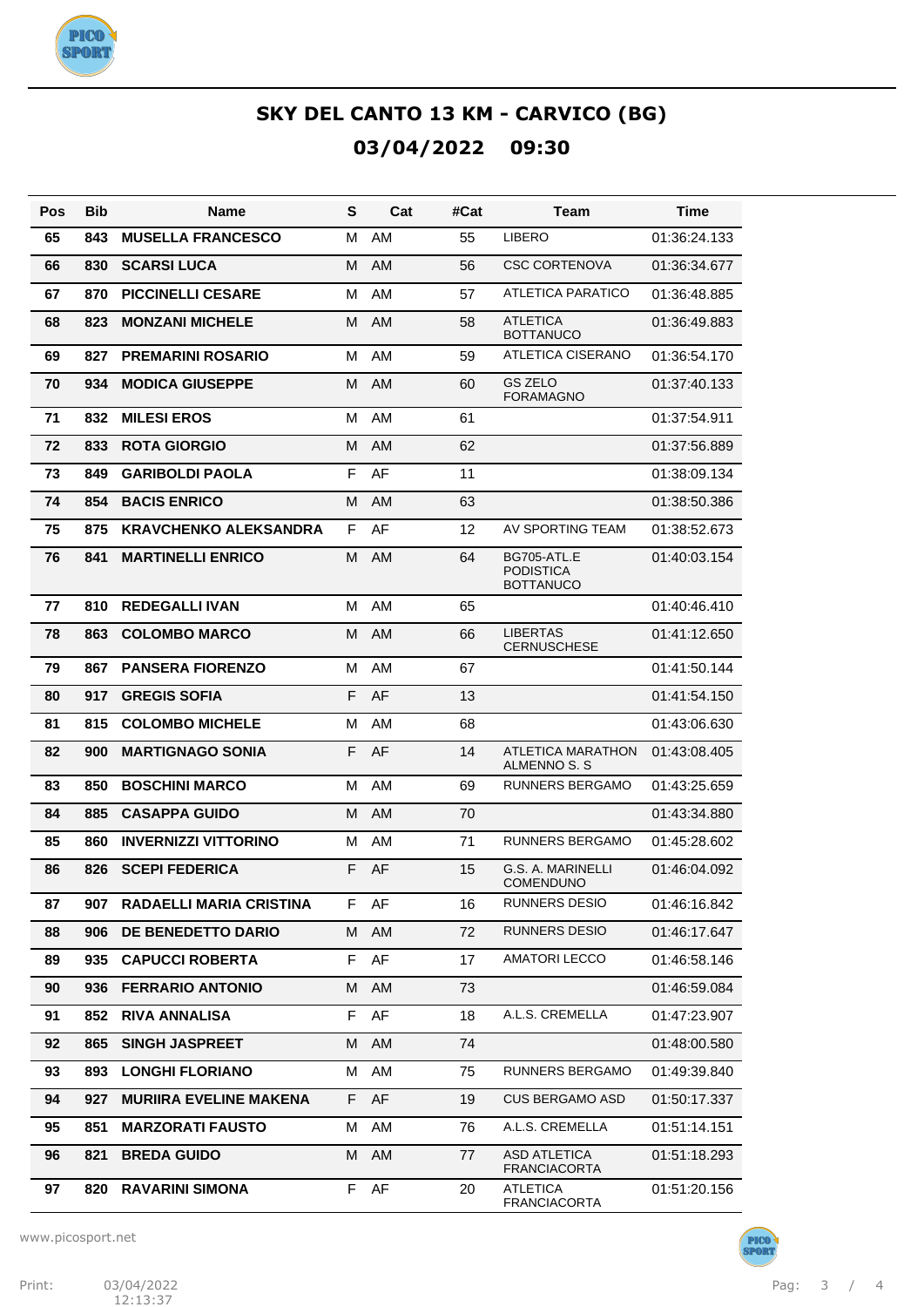

| Pos | <b>Bib</b> | Name                           | S  | Cat       | #Cat | Team                                            | Time         |
|-----|------------|--------------------------------|----|-----------|------|-------------------------------------------------|--------------|
| 98  | 869        | <b>CAVALLI DANNY</b>           | М  | <b>AM</b> | 78   |                                                 | 01:52:01.274 |
| 99  | 868        | <b>NAVA PAOLA</b>              | F  | AF        | 21   |                                                 | 01:52:03.772 |
| 100 | 828        | <b>FONTANA CLAUDIA</b>         | F  | AF        | 22   | <b>CANTO DI CORSA</b>                           | 01:52:59.020 |
| 101 | 895        | <b>ZANOTTI FABIANO</b>         | M  | AM        | 79   | <b>RUNNERS BERGAMO</b>                          | 01:53:53.015 |
| 102 | 918        | <b>EPIS ALESSANDRO</b>         | M  | <b>AM</b> | 80   | G.S OREZZO                                      | 01:54:02.269 |
| 103 | 916        | <b>ZICHE ALESSANDRO</b>        | M  | AM        | 81   | <b>GP ARCENE</b>                                | 01:55:21.755 |
| 104 | 817        | <b>GARRIBBA CELESTINO</b>      | M  | <b>AM</b> | 82   |                                                 | 01:55:33.404 |
| 105 | 921        | <b>MODENESI IRENE</b>          | F  | AF        | 23   |                                                 | 01:55:38.252 |
| 106 | 883        | <b>GOISA ALESSANDRO</b>        | M  | <b>AM</b> | 83   |                                                 | 01:56:00.240 |
| 107 | 897        | <b>LUSSANA ALDO</b>            | м  | AM        | 84   |                                                 | 01:57:22.989 |
| 108 | 809        | <b>TOMASICCHIO GIORGIO</b>     | M  | <b>AM</b> | 85   |                                                 | 01:57:33.497 |
| 109 | 825        | <b>ROTASPERTI DANIELA</b>      | F  | AF        | 24   |                                                 | 01:57:34.261 |
| 110 | 878        | <b>FUSAR POLI FRANCESCA</b>    | F  | AF        | 25   | <b>SPORT</b><br>R*EVOLUTIONS                    | 01:58:18.752 |
| 111 | 840        | <b>CONSONNI MASCIA</b>         | F  | AF        | 26   | <b>TEAM PASTURO</b>                             | 01:59:17.708 |
| 112 | 857        | <b>VALOTI ENRICO ERMANNO</b>   | м  | <b>AM</b> | 86   | <b>RUNNERS BERGAMO</b>                          | 02:02:06.424 |
| 113 | 859        | <b>MONTOUCHET RAPHAELLE</b>    | M  | AM        | 87   | <b>RUNNERS BERGAMO</b>                          | 02:02:45.919 |
| 114 | 801        | <b>VALSECCHI LUCA GIOVANNI</b> | м  | <b>AM</b> | 88   | CO849 - GR. ESCURS.<br><b>FALCHI OLGINATESI</b> | 02:05:05.677 |
| 115 | 806        | <b>SCAVO MICHELA</b>           | F  | AF        | 27   |                                                 | 02:05:09.916 |
| 116 | 937        | <b>ZANOTTI ANDREA</b>          | M  | <b>AM</b> | 89   |                                                 | 02:07:37.898 |
| 117 | 891        | <b>ZAPPA CLAUDIA</b>           | F  | AF        | 28   | <b>CARVICO</b><br><b>SKYRUNNING</b>             | 02:09:58.881 |
| 118 | 884        | <b>BARIANI SIBILLA</b>         | F  | AF        | 29   | EUROATLETICA 2002                               | 02:11:13.693 |
| 119 | 908        | <b>PARISI KETY</b>             | F  | AF        | 30   | <b>VAMPIRO ASD</b>                              | 02:15:44.104 |
| 120 | 808        | <b>DE MARI MICHELE</b>         | M  | AM        | 90   |                                                 | 02:16:25.340 |
| 121 | 818        | <b>TURI ANDREA</b>             | M  | AM        | 91   |                                                 | 02:16:26.700 |
| 122 | 844        | <b>BRUNO ANGELO</b>            | м  | AM        | 92   |                                                 | 02:18:11.185 |
| 123 | 862        | <b>CORNA SABRINA</b>           | F. | AF        | 31   | <b>RUNNERS BERGAMO</b>                          | 02:18:43.436 |
| 124 | 861        | <b>GARDANI CRISTIANO</b>       | M  | AM        | 93   | <b>RUNNERS BERGAMO</b>                          | 02:25:17.998 |
| 125 | 890        | <b>FAVERIO SIMONA</b>          | F  | AF        | 32   | <b>CARVICO</b><br><b>SKYRUNNING</b>             | 02:29:24.990 |
| 126 | 807        | <b>DADDABBO GIORGIO</b>        |    | M AM      | 94   |                                                 | 02:40:06.473 |

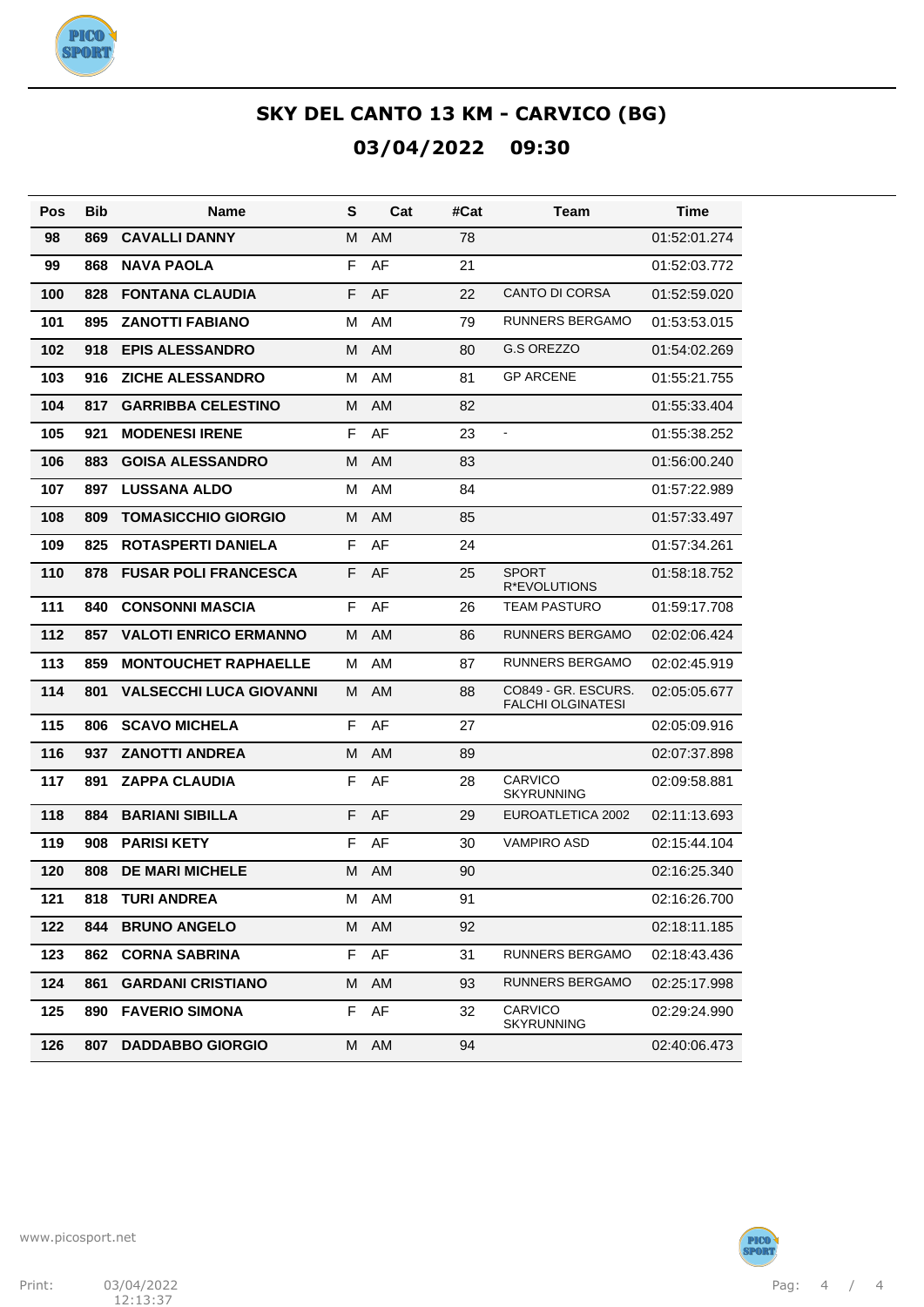

| Pos            | Bib | <b>Name</b>                                 | Cat | #Cat           | Team                                       | Var          | <b>Time</b>  |
|----------------|-----|---------------------------------------------|-----|----------------|--------------------------------------------|--------------|--------------|
| 1              | 249 | <b>EL MAZOURY AHMED</b>                     | AM  | $\mathbf{1}$   | <b>ATLETICA VALLE</b><br><b>BREMBANA</b>   |              | 01:39:02.403 |
| $\mathbf{2}$   | 329 | <b>GIANOLA MATTIA</b>                       | AM  | $\overline{2}$ | <b>TEAM CRAZY</b>                          | 00:00:06.486 | 01:39:08.889 |
| 3              | 279 | <b>RODA BENEDETTO</b>                       | AM  | 3              | <b>CARVICO</b><br><b>SKYRUNNING</b>        | 00:04:37.733 | 01:43:40.136 |
| 4              | 250 | <b>BRAMBILLA DANILO</b>                     | AM  | $\overline{4}$ | TEAM FALCHI LECCO                          | 00:04:51.251 | 01:43:53.654 |
| 5              | 193 | <b>RIVA ALESSANDRO</b>                      | AM  | 5              | TEAM HOKA KARPOS                           | 00:06:02.004 | 01:45:04.407 |
| 6              | 54  | <b>PEDRETTI GIUSEPPE</b>                    | AM  | 6              | <b>NEW ATHLETICS</b><br><b>SULZANO</b>     | 00:06:56.700 | 01:45:59.103 |
| $\overline{7}$ | 247 | <b>GIANOLA ERIK</b>                         | AM  | $\overline{7}$ | ASD FALCHI LECCO                           | 00:09:32.436 | 01:48:34.839 |
| 8              | 55  | <b>DEL MOLINO MATTIA</b>                    | AM  | 8              | <b>POLISPORTIVA</b><br><b>ALBOSAGGIA</b>   | 00:09:32.939 | 01:48:35.342 |
| 9              | 237 | <b>MERLINI MAURIZIO</b>                     | AM  | 9              | <b>ALTITUDE RACE</b>                       | 00:11:14.435 | 01:50:16.838 |
| 10             | 255 | <b>POLI PAOLO</b>                           | AM  | 10             | <b>PEGARUN</b>                             | 00:11:44.417 | 01:50:46.820 |
| 11             | 323 | <b>MEINARDI STEFANO</b>                     | AM  | 11             |                                            | 00:12:54.237 | 01:51:56.640 |
| 12             | 277 | <b>ROTA MARTIR ENRICO</b>                   | AM  | 12             | <b>CARVICO</b><br><b>SKYRUNNING</b>        | 00:14:31.245 | 01:53:33.648 |
| 13             | 127 | <b>GANINO ALESSANDRO</b>                    | AM  | 13             | <b>EVOLUTION SPORT</b><br><b>TEAM</b>      | 00:15:09.113 | 01:54:11.516 |
| 14             | 4   | <b>PASOTTI DANIELE</b>                      | AM  | 14             | <b>ASD TRAIL RUNNING</b><br><b>BRESCIA</b> | 00:15:32.501 | 01:54:34.904 |
| 15             | 46  | <b>TOGNI DAVIDE</b>                         | AM  | 15             | <b>ROMANO RUNNING</b>                      | 00:16:38.099 | 01:55:40.502 |
| 16             | 112 | <b>GAGGI ALICE</b>                          | AF  | $\mathbf{1}$   | <b>BROOKS TRAIL</b><br><b>RUNNERS</b>      | 00:17:24.742 | 01:56:27.145 |
| 17             | 253 | <b>PREVITALI MAURO</b>                      | AM  | 16             | <b>CUS BERGAMO ASD</b>                     | 00:17:25.992 | 01:56:28.395 |
| 18             | 161 | <b>VALSECCHI SIMONE</b>                     | AM  | 17             | ASD FALCHI LECCO                           | 00:17:32.009 | 01:56:34.412 |
| 19             | 358 | <b>MAINETTI GIACOMO</b>                     | AM  | 18             | ASD FALCHI LECCO                           | 00:17:32.247 | 01:56:34.650 |
| 20             | 89  | <b>PIZZOLATO MANUEL</b>                     | AM  | 19             | <b>EVOLUTION SPORT</b><br><b>TEAM</b>      | 00:17:38.088 | 01:56:40.491 |
| 21             | 91  | <b>TENTORI DANIELE</b>                      | AM  | 20             |                                            | 00:18:39.084 | 01:57:41.487 |
| 22             | 49  | <b>CARERE ANDREA</b>                        | AM  | 21             | <b>RUNCARD</b>                             | 00:19:15.829 | 01:58:18.232 |
| 23             | 158 | <b>RONDI ANTONIO DANIEL</b>                 | AM  | 22             | <b>RUNNERS BERGAMO</b>                     | 00:19:27.501 | 01:58:29.904 |
| 24             | 266 | <b>BONANDI DANIELE</b>                      | AM  | 23             | SPORT&FITNESS SRL<br><b>SSD</b>            | 00:21:38.996 | 02:00:41.399 |
| 25             | 310 | <b>INVERNIZZI OSCAR</b>                     | AM  | 24             | PEGARUN                                    | 00:21:49.743 | 02:00:52.146 |
| 26             | 215 | <b>COLOMBO ALESSANDRO</b>                   | AM  | 25             |                                            | 00:22:53.534 | 02:01:55.937 |
| 27             | 82  | <b>MARCHESI DIEGO</b>                       | AM  | 26             | POL. VILLESE                               | 00:23:03.018 | 02:02:05.421 |
| 28             | 354 | <b>ROMERI MATTIA</b>                        | AM  | 27             | <b>TEAM VALTELLINA</b><br>ASD              | 00:23:43.480 | 02:02:45.883 |
| 29             | 248 | <b>BILORA MARTINA</b>                       | AF  | $\overline{2}$ | <b>TEAM GEFO</b>                           | 00:24:07.257 | 02:03:09.660 |
| 30             | 201 | <b>LORELLO IVAN</b>                         | AM  | 28             | ASD 100X100<br>ANIMATRAIL                  | 00:24:18.255 | 02:03:20.658 |
| 31             | 232 | <b>SCACCABAROZZI</b><br><b>MASSIMILIANO</b> | AM  | 29             | O.S.A. VALMADRERA                          | 00:24:27.480 | 02:03:29.883 |

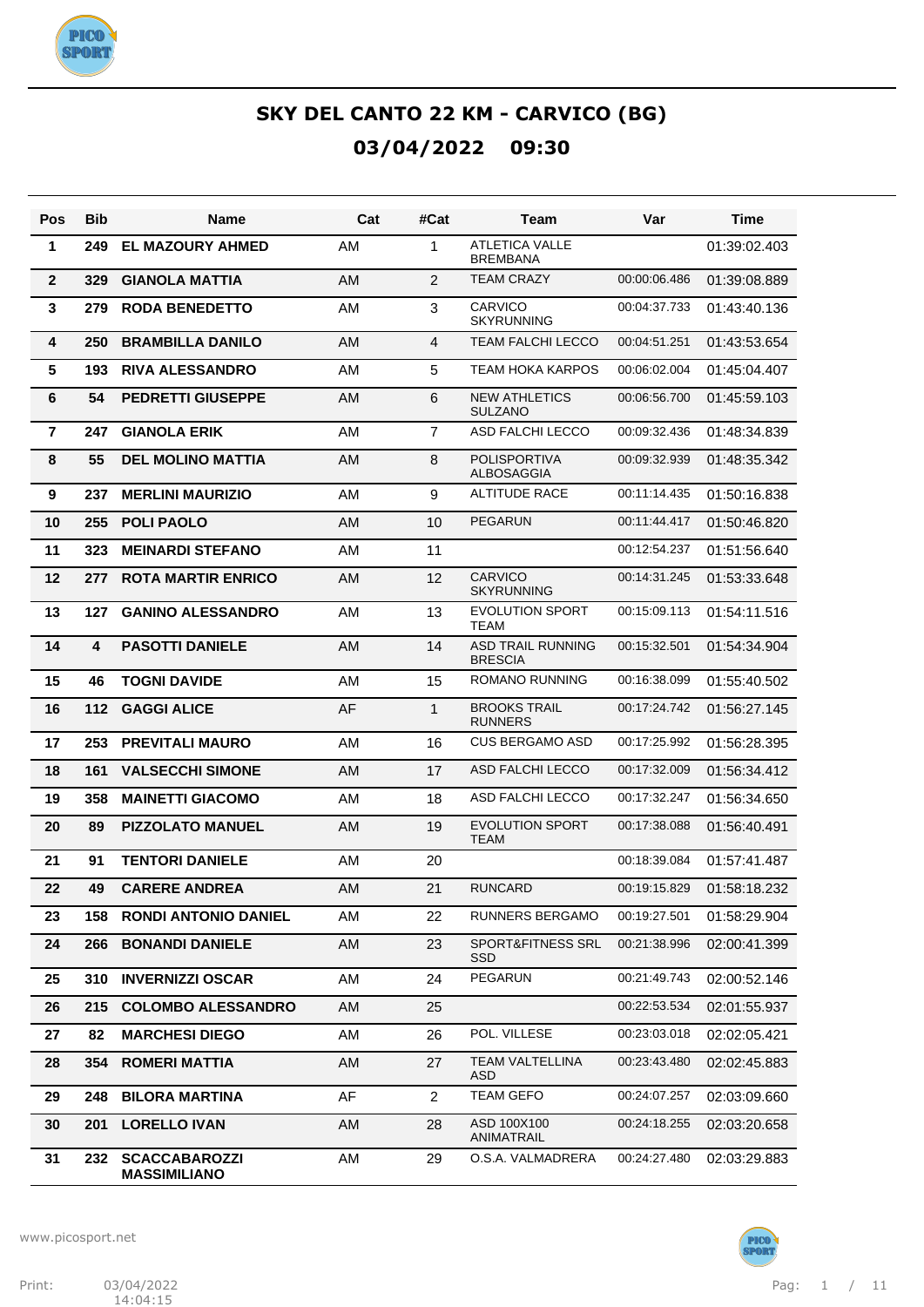

| Pos | Bib | Name                          | Cat | #Cat | Team                                           | Var          | Time         |
|-----|-----|-------------------------------|-----|------|------------------------------------------------|--------------|--------------|
| 32  | 251 | <b>TORRI DAVIDE</b>           | AM  | 30   | <b>GRUPPO SPORTIVO</b><br><b>ALPINI SOVERE</b> | 00:25:17.512 | 02:04:19.915 |
| 33  | 231 | <b>RIGONELLI DANELE</b>       | AM  | 31   | O.S.A. VALMADRERA                              | 00:25:28.761 | 02:04:31.164 |
| 34  | 50  | <b>PANZERI MAURO</b>          | AM  | 32   | <b>GEFO K-TEAM</b>                             | 00:26:22.764 | 02:05:25.167 |
| 35  | 334 | <b>VALSECCHI GIULIO</b>       | AM  | 33   | <b>RUNNERS BERGAMO</b>                         | 00:26:24.510 | 02:05:26.913 |
| 36  | 30  | <b>PIU LAZZARO</b>            | AM  | 34   | <b>TEAM PASTURO ASD</b>                        | 00:27:17.514 | 02:06:19.917 |
| 37  | 149 | <b>RONCALLI GIORGIO</b>       | AM  | 35   | <b>RUNNERS BERGAMO</b>                         | 00:27:42.520 | 02:06:44.923 |
| 38  | 6   | <b>LOCATELLI WILMER</b>       | AM  | 36   | LA RECASTELLO<br><b>RADICI GROUP</b>           | 00:28:28.275 | 02:07:30.678 |
| 39  | 58  | <b>MERONI MASSIMILIANO</b>    | AM  | 37   | <b>TEAM PASTURO ASD</b>                        | 00:28:40.767 | 02:07:43.170 |
| 40  | 219 | <b>PAGNOCELLI MATTIA</b>      | AM  | 38   | <b>GAAREN #BEAHERO</b>                         | 00:29:11.270 | 02:08:13.673 |
| 41  | 225 | <b>GROSSI PAOLO</b>           | AM  | 39   | <b>PEGARUN</b>                                 | 00:30:27.717 | 02:09:30.120 |
| 42  | 272 | <b>DELCARRO LUCA</b>          | AM  | 40   | <b>CARVICO</b><br><b>SKYRUNNING</b>            | 00:30:45.964 | 02:09:48.367 |
| 43  | 36  | <b>GALLIENA ANTONIO</b>       | AM  | 41   | MISSULTEAM COMO<br><b>ASD</b>                  | 00:31:12.274 | 02:10:14.677 |
| 44  | 65  | <b>VIAN ANDREA</b>            | AM  | 42   | <b>GEFO K-TEAM</b>                             | 00:31:15.224 | 02:10:17.627 |
| 45  | 116 | <b>LANFREDINI FABIO</b>       | AM  | 43   | <b>TEAM VALTELLINA</b><br>ASD                  | 00:31:30.228 | 02:10:32.631 |
| 46  | 110 | <b>BALDINI STEFANO</b>        | AM  | 44   | <b>SKY LARIO RUNNERS</b>                       | 00:31:36.472 | 02:10:38.875 |
| 47  | 241 | <b>NOVENTA GABRIELE</b>       | AM  | 45   | <b>GS ATLETICA</b><br><b>REZZATO</b>           | 00:32:31.272 | 02:11:33.675 |
| 48  | 313 | <b>SANZOGNI RICCARDO</b>      | AM  | 46   | <b>NEW ATHLETICS</b><br><b>SULZANO</b>         | 00:32:47.775 | 02:11:50.178 |
| 49  | 21  | <b>CAVALLARI FABIO</b>        | AM  | 47   | <b>BERGAMO STARS</b><br><b>ATLETICA</b>        | 00:32:59.526 | 02:12:01.929 |
| 50  | 233 | <b>PIROVANO ANDREA</b>        | AM  | 48   | O.S.A. VALMADRERA                              | 00:33:08.469 | 02:12:10.872 |
| 51  | 256 | <b>BONARDI MIRKO</b>          | AM  | 49   | A.S.D ATLETICA<br><b>SARNICO</b>               | 00:33:13.737 | 02:12:16.140 |
| 52  | 223 | <b>REGAZZONI PIETRO</b>       | AM  | 50   |                                                | 00:33:47.951 | 02:12:50.354 |
| 53  |     | <b>137 PERICO GABRIELE</b>    | AM  | 51   | G.S. A.MARINELLI<br>COMENDUNO                  | 00:33:51.449 | 02:12:53.852 |
| 54  | 97  | <b>DALLAGRASSA OSCAR</b>      | AM  | 52   | SPORT EVOLUTION                                | 00:33:54.274 | 02:12:56.677 |
| 55  | 352 | <b>BELLATI MARCO</b>          | AM  | 53   | <b>ASD PREMANA</b>                             | 00:35:05.463 | 02:14:07.866 |
| 56  | 98  | <b>ROTA STEFANO</b>           | AM  | 54   |                                                | 00:35:06.469 | 02:14:08.872 |
| 57  | 285 | <b>GAMBA MARCO</b>            | AM  | 55   | CARVICO<br><b>SKYRUNNING</b>                   | 00:35:16.735 | 02:14:19.138 |
| 58  | 40  | <b>DENTELLA FILIPPO</b>       | AM  | 56   | ASD GAN NEMBRO                                 | 00:35:17.224 | 02:14:19.627 |
| 59  | 325 | <b>BOFFINI MARCO</b>          | AM  | 57   |                                                | 00:36:08.303 | 02:15:10.706 |
| 60  | 103 | <b>DE FAZIO ANDREA</b>        | AM  | 58   |                                                | 00:36:17.306 | 02:15:19.709 |
| 61  | 287 | <b>BUZZONI IVONNE</b>         | AF  | 3    | <b>CARVICO</b><br><b>SKYRUNNING</b>            | 00:36:19.492 | 02:15:21.895 |
| 62  |     | <b>168 FUMAGALLI GIOVANNI</b> | AM  | 59   | <b>EVOLUTION SPOT</b><br><b>TEAM</b>           | 00:36:25.695 | 02:15:28.098 |
| 63  |     | 342 FARINA MATTEO             | AM  | 60   | G.S.A. COMETA                                  | 00:36:30.056 | 02:15:32.459 |

www.picosport.net



**PICO**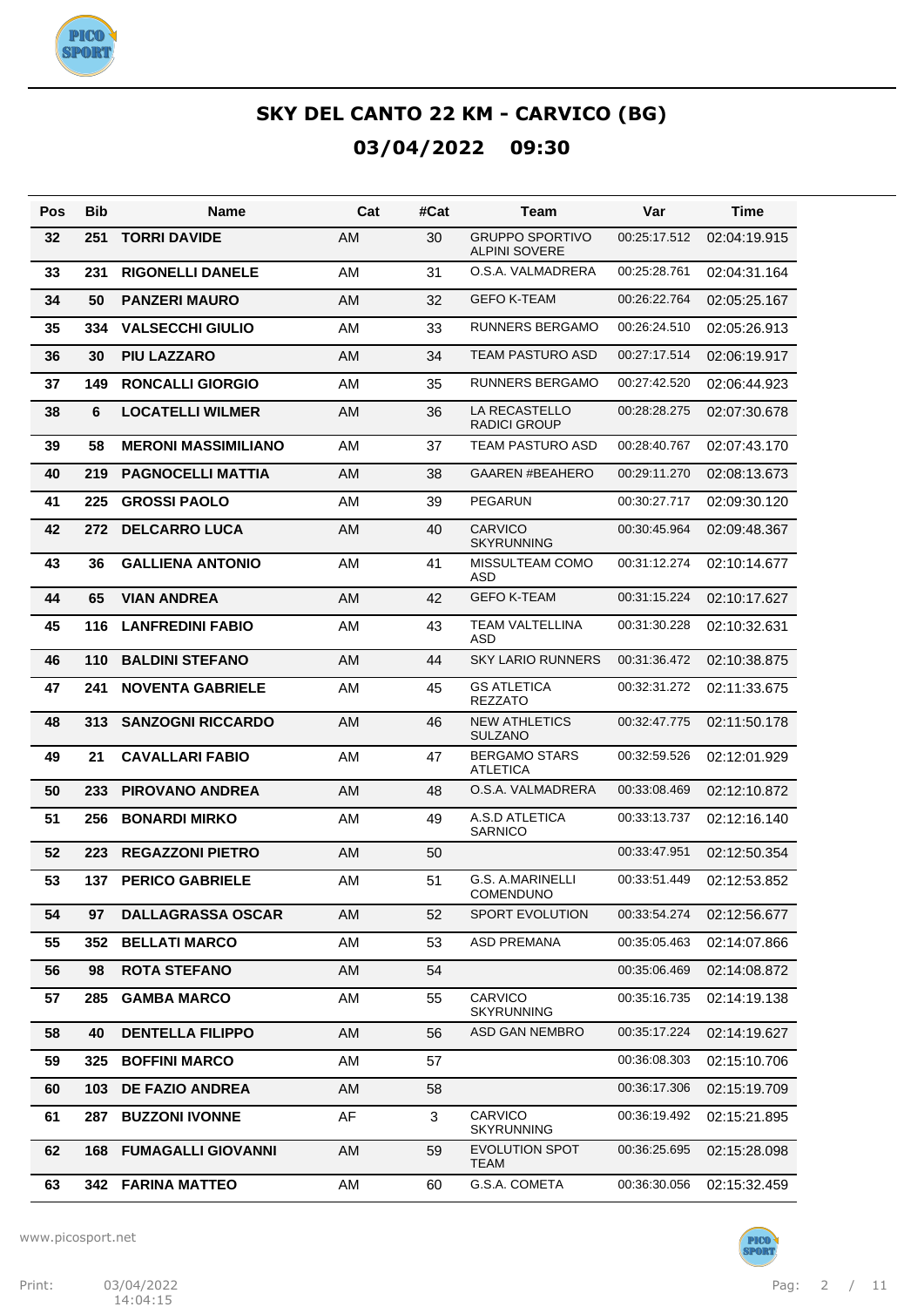

| Pos | Bib          | <b>Name</b>                | Cat       | #Cat | Team                                                    | Var          | <b>Time</b>  |
|-----|--------------|----------------------------|-----------|------|---------------------------------------------------------|--------------|--------------|
| 64  | 224          | <b>ALEGI ORESTE</b>        | AM        | 61   | <b>VAM RACE</b>                                         | 00:36:36.545 | 02:15:38.948 |
| 65  | 228          | <b>PENNATI MARCO</b>       | AM        | 62   | O.S.A. VALMADRERA                                       | 00:37:00.796 | 02:16:03.199 |
| 66  | 52           | <b>RAGGI MASSIMO</b>       | AM        | 63   | <b>GARDA RUNNING ASD</b>                                | 00:37:14.687 | 02:16:17.090 |
| 67  | 10           | <b>BAGGI ANGELO</b>        | AM        | 64   | ASD AUTOCOGLIATI                                        | 00:37:31.301 | 02:16:33.704 |
| 68  | 353          | <b>DEI CAS MARCO</b>       | AM        | 65   | <b>TEAM VALTELLINA</b><br><b>ASD</b>                    | 00:37:45.293 | 02:16:47.696 |
| 69  | 151          | <b>VALTOLINA GREGORIO</b>  | <b>AM</b> | 66   |                                                         | 00:38:48.165 | 02:17:50.568 |
| 70  | 118          | <b>RONCAREGGI FEDERICO</b> | AM        | 67   |                                                         | 00:39:19.292 | 02:18:21.695 |
| 71  | 273          | <b>RAVASIO JVAN</b>        | <b>AM</b> | 68   | CARVICO<br>SKYRUNNING                                   | 00:39:20.152 | 02:18:22.555 |
| 72  | 114          | <b>SPINI FIORENZO</b>      | AM        | 69   | <b>TEAM VALTELLINA</b><br><b>ASD</b>                    | 00:39:26.532 | 02:18:28.935 |
| 73  | 101          | <b>PANZERI LEONARDO</b>    | AM        | 70   | <b>AMATORI LECCO</b>                                    | 00:39:30.401 | 02:18:32.804 |
| 74  | 171          | <b>BUZZETTI CLAUDIO</b>    | AM        | 71   | <b>TEAM VALTELLINA</b><br><b>ASD</b>                    | 00:39:47.899 | 02:18:50.302 |
| 75  | 252          | <b>PALAZZOLO SIMONE</b>    | AM        | 72   | <b>CUS BERGAMO ASD</b>                                  | 00:39:50.783 | 02:18:53.186 |
| 76  | 331          | <b>LANZINI ALESSANDRO</b>  | AM        | 73   | SPORTIVA LANZADA                                        | 00:40:14.649 | 02:19:17.052 |
| 77  | 57           | <b>NEGRI MARCO</b>         | <b>AM</b> | 74   | <b>ATLETICA ALTA</b><br>VALTELLINA                      | 00:40:18.531 | 02:19:20.934 |
| 78  | 115          | <b>MERAVIGLIA FABIO</b>    | AM        | 75   | <b>TEAM VALTELLINA</b><br><b>ASD</b>                    | 00:40:42.137 | 02:19:44.540 |
| 79  | 179          | <b>GIBELLINI STEFANO</b>   | AM        | 76   | <b>RUNNERS BERGAMO</b>                                  | 00:40:42.387 | 02:19:44.790 |
| 80  | 165          | <b>VITALI LUCA</b>         | AM        | 77   | POLISPORTIVA<br><b>COMUNALE ENDINE</b><br><b>GAIANO</b> | 00:41:47.277 | 02:20:49.680 |
| 81  | 286          | <b>FRANCHINI GABRIELE</b>  | AM        | 78   | <b>CARVICO</b><br>SKYRUNNING                            | 00:41:49.367 | 02:20:51.770 |
| 82  | 348          | <b>PRANDI OMAR</b>         | <b>AM</b> | 79   | RUNNERS BERGAMO                                         | 00:41:50.063 | 02:20:52.466 |
| 83  | 113          | <b>SPINI OSVALDO</b>       | AM        | 80   | <b>TEAM VALTELLINA</b><br>ASD                           | 00:41:51.136 | 02:20:53.539 |
| 84  | 226          | <b>AGAZZI MAURIZIO</b>     | AM        | 81   | <b>POLISPORTIVA</b><br><b>VILLESE</b>                   | 00:42:15.617 | 02:21:18.020 |
| 85  | 92           | <b>MARRI VIVIANA</b>       | AF        | 4    | OCR WILD ARENA<br><b>TEAM</b>                           | 00:42:18.777 | 02:21:21.180 |
| 86  | 93           | <b>BRUMANA ENNIO</b>       | AM        | 82   | <b>POLISPORTIVA</b><br><b>PAGNONA</b>                   | 00:42:24.294 | 02:21:26.697 |
| 87  | 175          | <b>FELICIANI ROBERTA</b>   | AF        | 5    | PODISTI DUE<br><b>CASTELLI</b>                          | 00:43:18.110 | 02:22:20.513 |
| 88  | 276          | <b>ROTA DIEGO</b>          | AM        | 83   | CARVICO<br><b>SKYRUNNING</b>                            | 00:44:11.547 | 02:23:13.950 |
| 89  | 162          | <b>FENILI MICHELE</b>      | AM        | 84   |                                                         | 00:44:18.786 | 02:23:21.189 |
| 90  | 202          | VIGANÒ ANDREA              | AM        | 85   | <b>TEAM GAAREN</b><br>#BEAHERO                          | 00:44:18.855 | 02:23:21.258 |
| 91  | 267          | <b>ARLATI GIOVANNI</b>     | AM        | 86   | ADDA RUNNING TEAM                                       | 00:44:23.286 | 02:23:25.689 |
| 92  | 199          | <b>BOSIO MICHELE</b>       | AM        | 87   |                                                         | 00:44:48.537 | 02:23:50.940 |
| 93  | $\mathbf{1}$ | <b>BOMBELLI MAURO</b>      | AM        | 88   | <b>RUNCARD</b>                                          | 00:44:59.037 | 02:24:01.440 |

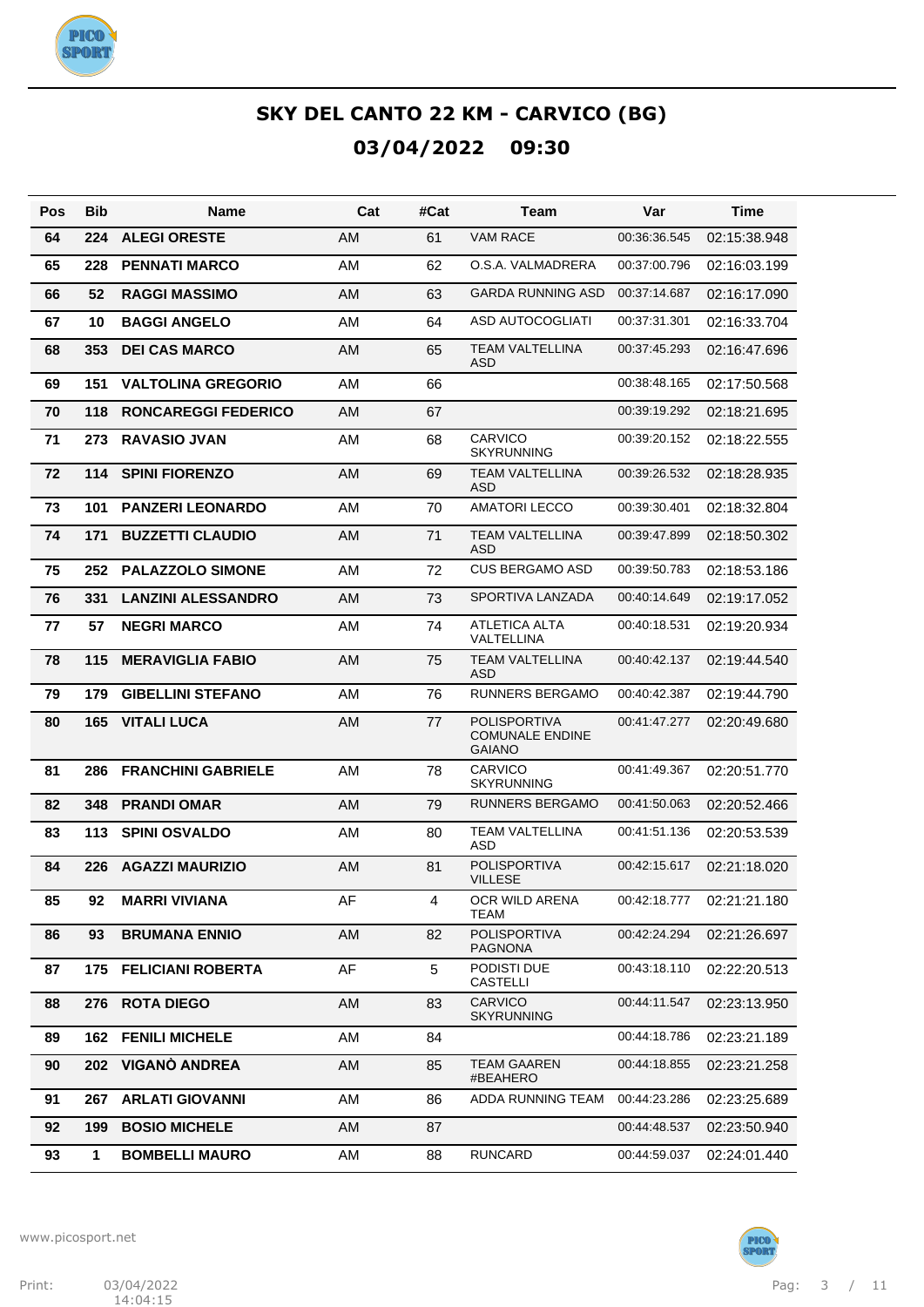

| Pos | Bib | Name                                          | Cat       | #Cat | Team                                                               | Var          | Time         |
|-----|-----|-----------------------------------------------|-----------|------|--------------------------------------------------------------------|--------------|--------------|
| 94  | 155 | <b>ZANNI GIANFRANCO</b>                       | <b>AM</b> | 89   | <b>POLISPORTIVA</b><br><b>COMUNALE DI ENDINE</b><br><b>GAIAINO</b> | 00:45:22.797 | 02:24:25.200 |
| 95  | 117 | <b>BERTOLINI SANDRO</b>                       | AM        | 90   | <b>TEAM VALTELLINA</b><br><b>ASD</b>                               | 00:45:27.292 | 02:24:29.695 |
| 96  | 245 | <b>RIVA MAURIZIO</b>                          | <b>AM</b> | 91   | <b>TEAM PASTURO</b>                                                | 00:45:38.788 | 02:24:41.191 |
| 97  | 278 | <b>DE SANTIS FABRIZIO</b>                     | AM        | 92   | <b>CARVICO</b><br><b>SKYRUNNING</b>                                | 00:45:53.791 | 02:24:56.194 |
| 98  | 67  | <b>PETTINI DAVIDE</b>                         | AM        | 93   | <b>RUNCARD</b>                                                     | 00:46:03.543 | 02:25:05.946 |
| 99  | 344 | <b>MAFFIULETTI FEDERICO</b>                   | AM        | 94   | <b>ALTITUDE RACE</b>                                               | 00:46:17.553 | 02:25:19.956 |
| 100 | 189 | <b>RASMO GIUSEPPE</b>                         | AM        | 95   | <b>RUNNERS BERGAMO</b>                                             | 00:46:20.305 | 02:25:22.708 |
| 101 | 185 | NOZZA MAURILIO GIOVANNI                       | AM        | 96   | <b>RUNNERS BERGAMO</b>                                             | 00:46:51.090 | 02:25:53.493 |
| 102 | 88  | <b>NAVA ARTURO</b>                            | AM        | 97   |                                                                    | 00:47:06.049 | 02:26:08.452 |
| 103 | 311 | <b>QUARTI MARCO MAURO</b>                     | AM        | 98   | <b>PEGARUN</b>                                                     | 00:47:17.552 | 02:26:19.955 |
| 104 | 184 | <b>MAZZOLENI FERRACINI</b><br><b>GIOVANNI</b> | <b>AM</b> | 99   | <b>RUNNERS BERGAMO</b>                                             | 00:48:04.809 | 02:27:07.212 |
| 105 | 306 | <b>RIBONI GIULIO</b>                          | AM        | 100  |                                                                    | 00:48:19.061 | 02:27:21.464 |
| 106 | 198 | <b>CRIPPA SIMONE</b>                          | <b>AM</b> | 101  | <b>SGURBAT RUNNERS</b>                                             | 00:48:37.566 | 02:27:39.969 |
| 107 | 96  | <b>REDAELLI DARIO</b>                         | AM        | 102  | <b>CANTO DI CORSA</b>                                              | 00:48:54.566 | 02:27:56.969 |
| 108 | 340 | <b>CASTELLI ROBERTO</b>                       | <b>AM</b> | 103  | <b>CAMPUS VARESE</b><br><b>RUNNERS</b>                             | 00:48:56.816 | 02:27:59.219 |
| 109 | 260 | <b>RIBAGA THOMAS</b>                          | AM        | 104  | <b>SSD TREMALZO</b>                                                | 00:49:01.838 | 02:28:04.241 |
| 110 | 320 | <b>BOSIO ELIO</b>                             | AM        | 105  |                                                                    | 00:49:03.653 | 02:28:06.056 |
| 111 | 235 | <b>RAVARINI DANIELE</b>                       | AM        | 106  |                                                                    | 00:49:12.332 | 02:28:14.735 |
| 112 | 128 | <b>PEDRETTI SERGIO</b>                        | AM        | 107  | ATLETICA MARATHON<br>ALMENNO S.S.                                  | 00:49:16.812 | 02:28:19.215 |
| 113 | 349 | <b>LECCO MAURO</b>                            | AM        | 108  | <b>GAAREN #BEAHERO</b>                                             | 00:49:21.312 | 02:28:23.715 |
| 114 | 283 | <b>BENICCHIO MARCO</b>                        | AM        | 109  | <b>CARVICO</b><br><b>SKYRUNNING</b>                                | 00:49:23.561 | 02:28:25.964 |
| 115 | 94  | <b>DE LUCA BRUNO</b>                          | AM        | 110  | <b>ATLETICA ISOLA</b><br>D'ELBA                                    | 00:49:31.312 | 02:28:33.715 |
| 116 | 90  | <b>PERCIANTE LUIGI</b>                        | AM        | 111  |                                                                    | 00:49:59.111 | 02:29:01.514 |
| 117 | 207 | <b>BARUCCO FEDERICO</b>                       | AM        | 112  | AV SPORTING TEAM                                                   | 00:50:35.064 | 02:29:37.467 |
| 118 | 95  | <b>OSIO ROBERTO</b>                           | AM        | 113  | ATLETICA CASTEL<br><b>ROZZONE</b>                                  | 00:50:37.065 | 02:29:39.468 |
| 119 | 336 | <b>MAPELLI DAVIDE</b>                         | AM        | 114  | LIBERO                                                             | 00:50:48.314 | 02:29:50.717 |
| 120 | 238 | <b>BERIZZI ALBERTO</b>                        | AM        | 115  |                                                                    | 00:50:58.815 | 02:30:01.218 |
| 121 | 357 | <b>VIOLA STEFANO</b>                          | AM        | 116  | OCR WILD ARENA                                                     | 00:51:10.815 | 02:30:13.218 |
| 122 | 16  | <b>CHIODELLI SAMUELE</b>                      | AM        | 117  | G.S. OREZZO                                                        | 00:51:11.815 | 02:30:14.218 |
| 123 | 56  | <b>FRIGERIO GIUSEPPE</b>                      | AM        | 118  |                                                                    | 00:51:18.825 | 02:30:21.228 |
| 124 | 174 | <b>BERGAMELLI MARCO</b>                       | AM        | 119  | <b>GAN NEMBRO</b>                                                  | 00:51:22.075 | 02:30:24.478 |
| 125 | 345 | TOGNI MATTIA                                  | AM        | 120  |                                                                    | 00:51:24.569 | 02:30:26.972 |

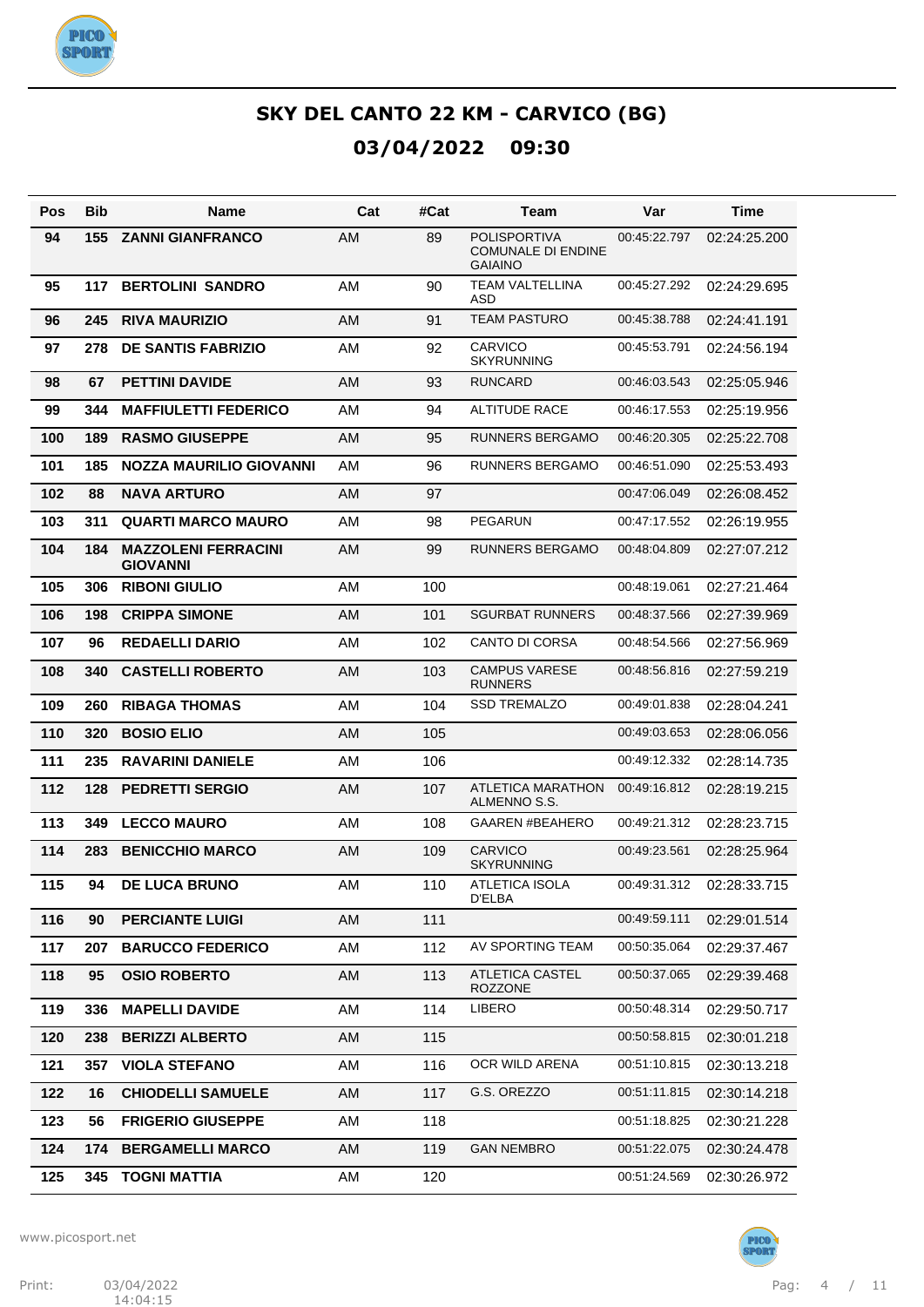

| Pos | <b>Bib</b> | Name                               | Cat | #Cat           | Team                                                                   | Var          | <b>Time</b>  |
|-----|------------|------------------------------------|-----|----------------|------------------------------------------------------------------------|--------------|--------------|
| 126 | 322        | <b>QUADRI DAVIDE PIERLUIGI</b>     | AM  | 121            | <b>TEAM GAAREN</b><br>BEAHERO A.S.D.                                   | 00:51:49.567 | 02:30:51.970 |
| 127 | 44         | <b>GELFI MAURIZIO</b>              | AM  | 122            | POL. VILLESE                                                           | 00:52:03.316 | 02:31:05.719 |
| 128 | 317        | <b>D'ASCHIERI MAURIZIO</b>         | AM  | 123            | A.S. SPORTIVA<br>LANZADA                                               | 00:52:09.310 | 02:31:11.713 |
| 129 | 280        | <b>ALBORGHETTI ROBERTO</b>         | AM  | 124            | <b>CARVICO</b><br><b>SKYRUNNING</b>                                    | 00:52:12.567 | 02:31:14.970 |
| 130 | 76         | <b>SORTINO ANDREA</b>              | AM  | 125            | <b>ATLETICA VALLE</b><br><b>BREMBANA</b>                               | 00:52:21.067 | 02:31:23.470 |
| 131 | 106        | <b>GELMI ROCCO</b>                 | AM  | 126            | <b>GS ZELOFORAMAGNO</b>                                                | 00:52:24.066 | 02:31:26.469 |
| 132 | 263        | <b>TESTA MATTEO</b>                | AM  | 127            | <b>GRUPPO ALPINISTICO</b><br><b>PRESOLANA</b><br><b>SCANZOROSCIATE</b> | 00:52:33.317 | 02:31:35.720 |
| 133 | 318        | <b>DAMIANI BATTISTA</b>            | AM  | 128            | <b>ATLETICA PRESEZZO</b>                                               | 00:52:46.318 | 02:31:48.721 |
| 134 | 307        | <b>NANI FRANCO</b>                 | AM  | 129            | SPORTIVA LANZADA                                                       | 00:53:10.818 | 02:32:13.221 |
| 135 | 196        | <b>BRAVI MARCO</b>                 | AM  | 130            | <b>CANTO DI CORSA</b>                                                  | 00:53:15.083 | 02:32:17.486 |
| 136 | 152        | <b>SANGALETTI LUCA</b>             | AM  | 131            |                                                                        | 00:53:26.800 | 02:32:29.203 |
| 137 | 327        | <b>PARIETTI MAURO</b>              | AM  | 132            | <b>TEAM GAAREN</b><br><b>BEAHERO</b>                                   | 00:53:34.580 | 02:32:36.983 |
| 138 | 221        | <b>AMATO SABRINA</b>               | AF  | 6              |                                                                        | 00:53:53.306 | 02:32:55.709 |
| 139 | 270        | <b>EPIS AGOSTINO</b>               | AM  | 133            | <b>CARVICO</b><br><b>SKYRUNNING</b>                                    | 00:53:59.059 | 02:33:01.462 |
| 140 | 154        | <b>VENTURI MATTIA</b>              | AM  | 134            | <b>POLISPORTIVA</b><br><b>COMUNALE DI ENDINE</b><br><b>GAIAINO</b>     | 00:54:15.580 | 02:33:17.983 |
| 141 | 170        | <b>BRUGNEROTTO GIORGIO</b>         | AM  | 135            | A.S.D.<br><b>MARCIACARATESI</b>                                        | 00:54:17.820 | 02:33:20.223 |
| 142 | 343        | <b>VIEL ALBERTO</b>                | AM  | 136            | <b>GAAREN #BEAHERO</b>                                                 | 00:54:24.549 | 02:33:26.952 |
| 143 | 254        | <b>SALVI MATTEO</b>                | AM  | 137            | <b>RUNCARD</b>                                                         | 00:54:55.572 | 02:33:57.975 |
| 144 | 258        | <b>IACONETA MICHEL</b>             | AM  | 138            | <b>POLISPORTIVA</b><br><b>CIRCOLO GIOVANILE</b><br><b>BRESSO</b>       | 00:55:13.074 | 02:34:15.477 |
| 145 | 84         | <b>PIVA ANDREA</b>                 | AM  | 139            |                                                                        | 00:55:43.572 | 02:34:45.975 |
| 146 |            | <b>143 SERTORI ALBERTO</b>         | AM  | 140            | <b>RUNNERSVALCALEPI</b><br>O                                           | 00:55:59.331 | 02:35:01.734 |
| 147 | 69         | <b>SEGRETI FRANCESCO</b>           | AM  | 141            | <b>AVIS OGGIONO</b>                                                    | 00:56:00.832 | 02:35:03.235 |
| 148 | 27         | <b>BONALUMI FABIO</b>              | AM  | 142            | <b>CARVICO</b><br><b>SKYRUNNING</b>                                    | 00:56:09.819 | 02:35:12.222 |
| 149 | 350        | <b>DONGHI ANDREA</b>               | AM  | 143            | ATF                                                                    | 00:56:11.021 | 02:35:13.424 |
| 150 | 72         | <b>EPIS MANUEL</b>                 | AM  | 144            | G.S OREZZO                                                             | 00:56:43.574 | 02:35:45.977 |
| 151 | 328        | <b>TODARO MASSIMILIANO</b>         | AM  | 145            | NEVERGIVEUP                                                            | 00:57:39.565 | 02:36:41.968 |
| 152 | 29         | <b>NORIS MARIO FRANCESCO</b>       | AM  | 146            | M <sub>5</sub> S                                                       | 00:57:50.257 | 02:36:52.660 |
| 153 | 300        | <b>NASTRUT VASILICA</b>            | AF  | $\overline{7}$ | <b>TEAM PASTURO</b>                                                    | 00:58:07.066 | 02:37:09.469 |
| 154 | 140        | <b>PALANDI PIETRO FRANCESCO AM</b> |     | 147            | ATLETICA CELLATICA                                                     | 00:58:09.502 | 02:37:11.905 |
| 155 | 281        | <b>BOZZATO RAFFAELE</b>            | AM  | 148            | CARVICO<br><b>SKYRUNNING</b>                                           | 00:58:17.567 | 02:37:19.970 |
| 156 | 333        | <b>COLOMBO VALERIA</b>             | AF  | 8              | POL. TEAM BRIANZA                                                      | 00:58:37.321 | 02:37:39.724 |

www.picosport.net

PICO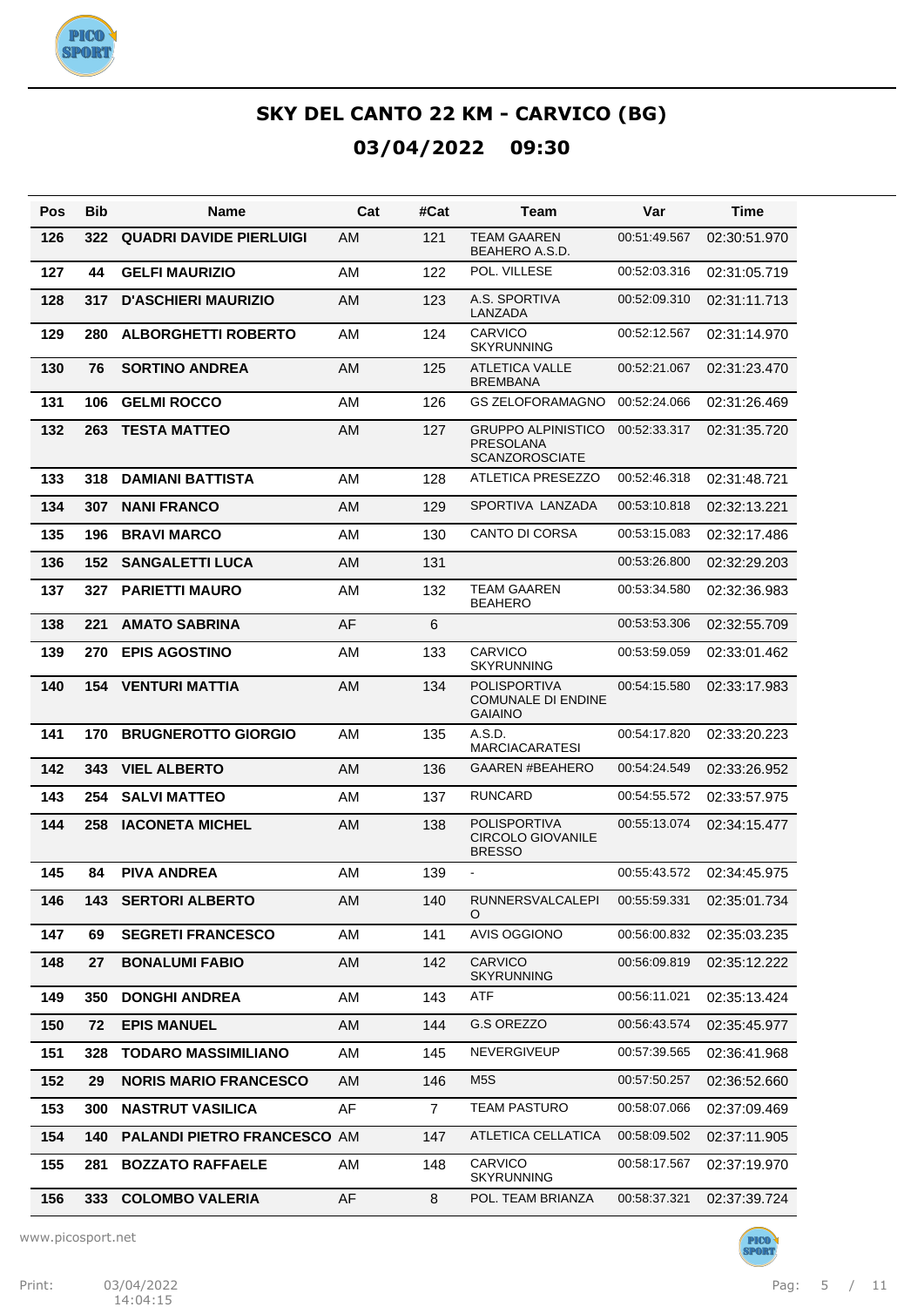

| Pos | <b>Bib</b>     | <b>Name</b>                  | Cat | #Cat         | Team                         | Var          | Time         |
|-----|----------------|------------------------------|-----|--------------|------------------------------|--------------|--------------|
| 157 | 304            | <b>FONTANA GIANPAOLO</b>     | AM  | 149          | S.A. VALCHIESE               | 00:58:45.823 | 02:37:48.226 |
| 158 | 41             | <b>WATZKE UMBERTO</b>        | AM  | 150          | <b>RUNNERS BERGAMO</b>       | 00:59:04.325 | 02:38:06.728 |
| 159 | 68             | <b>CASIRAGHI STEFANO</b>     | AM  | 151          | <b>RANCARD</b>               | 00:59:28.085 | 02:38:30.488 |
| 160 | 13             | <b>TOSI ROBERTO</b>          | AM  | 152          | <b>GP AVIS PAVIA</b>         | 01:00:25.323 | 02:39:27.726 |
| 161 | 146            | <b>PE MAURO</b>              | AM  | 153          | <b>REBOGUSSAGO</b>           | 01:00:32.980 | 02:39:35.383 |
| 162 | 289            | <b>BOSIO GIACOMO</b>         | AM  | 154          | runners bergamo              | 01:00:33.595 | 02:39:35.998 |
| 163 | 299            | <b>LA GRECA MASSIMO</b>      | AM  | 155          | <b>LA MICHETTA</b>           | 01:00:44.477 | 02:39:46.880 |
| 164 | 356            | <b>SCIALLA ERIKA</b>         | AF  | $\mathbf{1}$ | OCR WILD ARENA               | 01:00:50.086 | 02:39:52.489 |
| 165 | 166            | <b>STEFANONI FABIO</b>       | AM  | 156          | O.S.A. VALMADRERA            | 01:01:15.312 | 02:40:17.715 |
| 166 | 17             | <b>LOCATELLI GIORGIO</b>     | AM  | 157          | RUNNERS BERBENNO             | 01:01:27.802 | 02:40:30.205 |
| 167 | 107            | <b>PEZZOTTA LUIGI</b>        | AM  | 158          |                              | 01:01:33.302 | 02:40:35.705 |
| 168 | 305            | <b>GUALDI WALTER</b>         | AM  | 159          | S.A. VALCHIESE               | 01:01:41.303 | 02:40:43.706 |
| 169 | 53             | <b>ANNI DARIO</b>            | AM  | 160          | ATLETICA GAVARDO<br>90       | 01:01:43.207 | 02:40:45.610 |
| 170 | 14             | <b>GAMBIRASIO ALBERTO</b>    | AM  | 161          | RUNNERS BERGAMO              | 01:02:53.311 | 02:41:55.714 |
| 171 | 8              | <b>FONTANA MATTIA</b>        | AM  | 162          |                              | 01:03:11.557 | 02:42:13.960 |
| 172 | 9              | <b>MULAZZANI DANIELE</b>     | AM  | 163          |                              | 01:03:11.561 | 02:42:13.964 |
| 173 | 150            | <b>CIRESA MASSIMILIANO</b>   | AM  | 164          |                              | 01:03:15.049 | 02:42:17.452 |
| 174 | 326            | <b>GAVAZZENI SILVANO</b>     | AM  | 165          |                              | 01:03:31.303 | 02:42:33.706 |
| 175 | 205            | <b>CAPELLI ANDREA</b>        | AM  | 166          | ALMENNO MARATHON             | 01:03:40.429 | 02:42:42.832 |
| 176 | 182            | <b>MANGONE GIULIO</b>        | AM  | 167          | RUNNERS BERGAMO              | 01:03:54.545 | 02:42:56.948 |
| 177 | 86             | <b>DEPETRI ANDREA</b>        | AM  | 168          | <b>CANTO DI CORSA</b>        | 01:04:01.048 | 02:43:03.451 |
| 178 | 216            | <b>VEDOVATI ANDREA</b>       | AM  | 169          |                              | 01:04:23.709 | 02:43:26.112 |
| 179 | 339            | <b>FLEMATTI FABIO</b>        | AM  | 170          |                              | 01:04:25.050 | 02:43:27.453 |
| 180 | 181            | <b>LOCATELLI SIMONE</b>      | AM  | 171          | RUNNERS BERGAMO              | 01:04:42.558 | 02:43:44.961 |
| 181 | 324            | <b>CAVENAGHI FRANCESCO</b>   | AM  | 172          | <b>GP MELZO</b>              | 01:04:44.812 | 02:43:47.215 |
| 182 | 142            | <b>ODOLINI REBECCA</b>       | AF  | 9            | <b>CANTO DI CORSA</b>        | 01:04:45.800 | 02:43:48.203 |
| 183 | 144            | <b>MORI ANDREA</b>           | AM  | 173          | <b>RUNNERS</b><br>VALCALEPIO | 01:04:47.051 | 02:43:49.454 |
| 184 | 124            | <b>DONADONI LAURA</b>        | AF  | 10           | PODISTI 2 CASTELLI           | 01:04:47.700 | 02:43:50.103 |
| 185 | $\overline{2}$ | <b>BUSETTI FILIPPO</b>       | AM  | 174          |                              | 01:04:57.414 | 02:43:59.817 |
| 186 | 134            | <b>SCARPELLINI GIANLUIGI</b> | AM  | 175          | ATLETICA LA TORRE            | 01:05:09.802 | 02:44:12.205 |
| 187 | 135            | <b>SIGNORELLI SEILA</b>      | AF  | 11           | ATLETICA LA TORRE            | 01:05:10.054 | 02:44:12.457 |
| 188 | 274            | <b>LONGONI DARIO</b>         | AM  | 176          | CARVICO<br><b>SKYRUNNING</b> | 01:05:23.554 | 02:44:25.957 |
| 189 | 296            | <b>SCALA STEFANO</b>         | AM  | 177          | <b>ALTITUDE RACE</b>         | 01:05:30.815 | 02:44:33.218 |
| 190 | 20             | <b>MALTESE DANIELE</b>       | AM  | 178          |                              | 01:05:34.053 | 02:44:36.456 |

www.picosport.net



**PICO<sup>.</sup>**<br>SPORT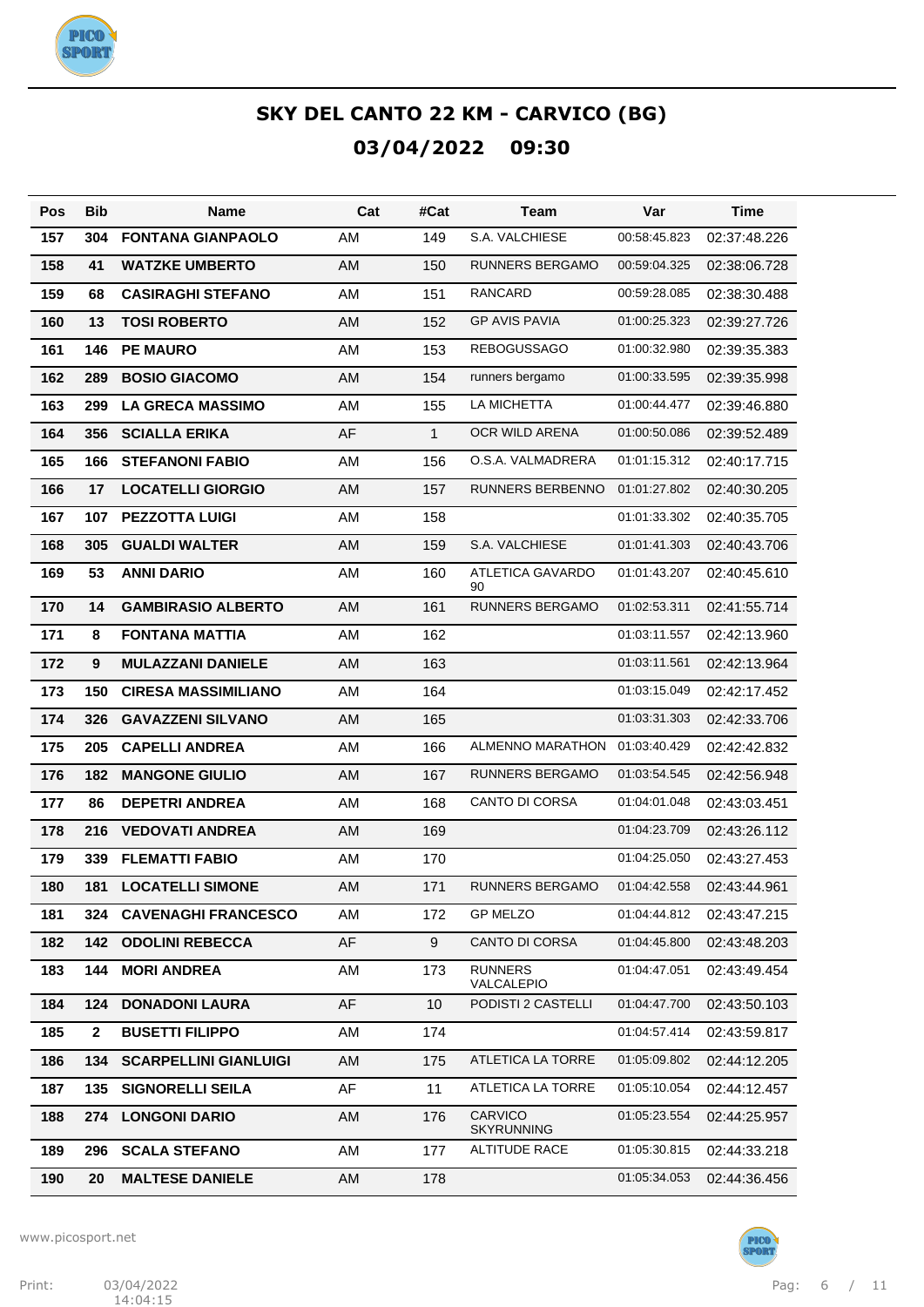

| Pos | <b>Bib</b> | Name                                         | Cat       | #Cat | <b>Team</b>                                  | Var          | Time         |
|-----|------------|----------------------------------------------|-----------|------|----------------------------------------------|--------------|--------------|
| 191 | 265        | <b>PRIVITERA RICCARDO</b>                    | <b>AM</b> | 179  | O.S.A. VALMADRERA                            | 01:05:44.313 | 02:44:46.716 |
| 192 | 200        | <b>BELOTTI CRISTIAN</b>                      | <b>AM</b> | 180  | <b>BERGAMO STARS</b><br><b>ATLETICA</b>      | 01:06:14.805 | 02:45:17.208 |
| 193 | 335        | <b>LIMONTA MELISSA</b>                       | AF        | 12   |                                              | 01:06:22.152 | 02:45:24.555 |
| 194 | 61         | <b>BERTANZA LUCA</b>                         | <b>AM</b> | 181  | <b>ASD PRO SPORT</b><br><b>TREMOSINE</b>     | 01:06:45.305 | 02:45:47.708 |
| 195 | 312        | <b>ROTA DANIELE</b>                          | AM        | 182  | <b>ATLETICA PRESEZZO</b>                     | 01:06:49.056 | 02:45:51.459 |
| 196 | 64         | <b>MAZZA ALESSANDRO</b>                      | AM        | 183  | MISSULTEAM COMO<br>ASD                       | 01:06:54.058 | 02:45:56.461 |
| 197 | 125        | <b>TRAVELLI MICHELA</b>                      | AF        | 13   |                                              | 01:07:10.307 | 02:46:12.710 |
| 198 | 157        | <b>VALSECCHI MARCO</b>                       | AM        | 184  |                                              | 01:07:17.302 | 02:46:19.705 |
| 199 | 59         | <b>FERRARA LORIS</b>                         | <b>AM</b> | 185  |                                              | 01:07:36.392 | 02:46:38.795 |
| 200 | 282        | <b>SANTAGOSTINO BALDI</b><br><b>MARCO</b>    | <b>AM</b> | 186  | <b>CARVICO</b><br><b>SKYRUNNING</b>          | 01:07:55.063 | 02:46:57.466 |
| 201 | 160        | <b>GASPARINI LUISA</b>                       | AF        | 14   | AV SPORTING TEAM                             | 01:07:56.324 | 02:46:58.727 |
| 202 | 288        | <b>ALBORGHETTI PATRIZIO</b>                  | <b>AM</b> | 187  | runners bergamo                              | 01:08:02.507 | 02:47:04.910 |
| 203 | 261        | <b>FOSSATI LORENZO</b>                       | AM        | 188  |                                              | 01:08:07.556 | 02:47:09.959 |
| 204 | 130        | <b>RONCAREGGI GIOVANNI</b>                   | <b>AM</b> | 189  | <b>SPORTIVA</b><br>VALBRONESE                | 01:08:10.806 | 02:47:13.209 |
| 205 | 105        | <b>VAGHI MARCO</b>                           | AM        | 190  |                                              | 01:08:12.308 | 02:47:14.711 |
| 206 | 119        | <b>LINO SIMONA</b>                           | AF        | 15   | SPORTIVA LANZADA                             | 01:08:16.825 | 02:47:19.228 |
| 207 | 37         | <b>CRIPPA IVAN</b>                           | AM        | 191  | <b>RUNCARD</b>                               | 01:08:26.059 | 02:47:28.462 |
| 208 | 290        | <b>GUALANDRIS CLAUDIO</b>                    | <b>AM</b> | 192  | runners bergamo                              | 01:08:38.301 | 02:47:40.704 |
| 209 | 186        | <b>OLIVA MASSIMO</b>                         | AM        | 193  | <b>RUNNERS BERGAMO</b>                       | 01:08:59.908 | 02:48:02.311 |
| 210 | 138        | <b>RONCELLI STEFANO</b>                      | <b>AM</b> | 194  |                                              | 01:09:16.308 | 02:48:18.711 |
| 211 | 355        | <b>ALBANESE GIANCARLO</b><br><b>STEFANIO</b> | AM        | 195  |                                              | 01:09:17.560 | 02:48:19.963 |
| 212 | 268        | <b>MONTICELLI ENRICO</b>                     | AM        | 196  | AV SPORTING TEAM                             | 01:09:24.137 | 02:48:26.540 |
| 213 |            | 337 ANGELI MAURO                             | AM        | 197  | ATLETICA REBO                                | 01:09:27.550 | 02:48:29.953 |
| 214 | 230        | PEROSSI ALESSANDRO                           | AM        | 198  | O.S.A. VALMADRERA                            | 01:09:34.299 | 02:48:36.702 |
| 215 | 15         | <b>ROSSATO PIETRO</b>                        | AM        | 199  | <b>ALZAIA NAVIGLIO</b><br><b>RUNNERS ASD</b> | 01:09:56.304 | 02:48:58.707 |
| 216 | 194        | <b>GATTI STEFANO</b>                         | AM        | 200  | ASS LANZADA                                  | 01:11:16.809 | 02:50:19.212 |
| 217 | 87         | <b>COREA SALVATORE</b>                       | AM        | 201  | CANTO DI CORSA                               | 01:11:35.803 | 02:50:38.206 |
| 218 | 42         | PELLEGRINELLI DANIEL                         | AM        | 202  | PEGARUN A.S.D.                               | 01:11:39.553 | 02:50:41.956 |
| 219 | 80         | <b>BALZARINI PIER LUIGI</b>                  | AM        | 203  | ASD AVIS OGGIONO                             | 01:11:44.062 | 02:50:46.465 |
| 220 | 195        | <b>NAVONI EDOARDO</b>                        | AM        | 204  | <b>ATLETICA REBO</b>                         | 01:11:47.053 | 02:50:49.456 |
| 221 | 292        | <b>TIRABOSCHI LUCA</b>                       | AM        | 205  | runners bergamo                              | 01:11:53.565 | 02:50:55.968 |
| 222 | 173        | <b>CORTINOVIS DARIO</b>                      | AM        | 206  |                                              | 01:11:59.863 | 02:51:02.266 |
| 223 | 314        | <b>GRITTI CURZIO</b>                         | AM        | 207  |                                              | 01:12:03.806 | 02:51:06.209 |

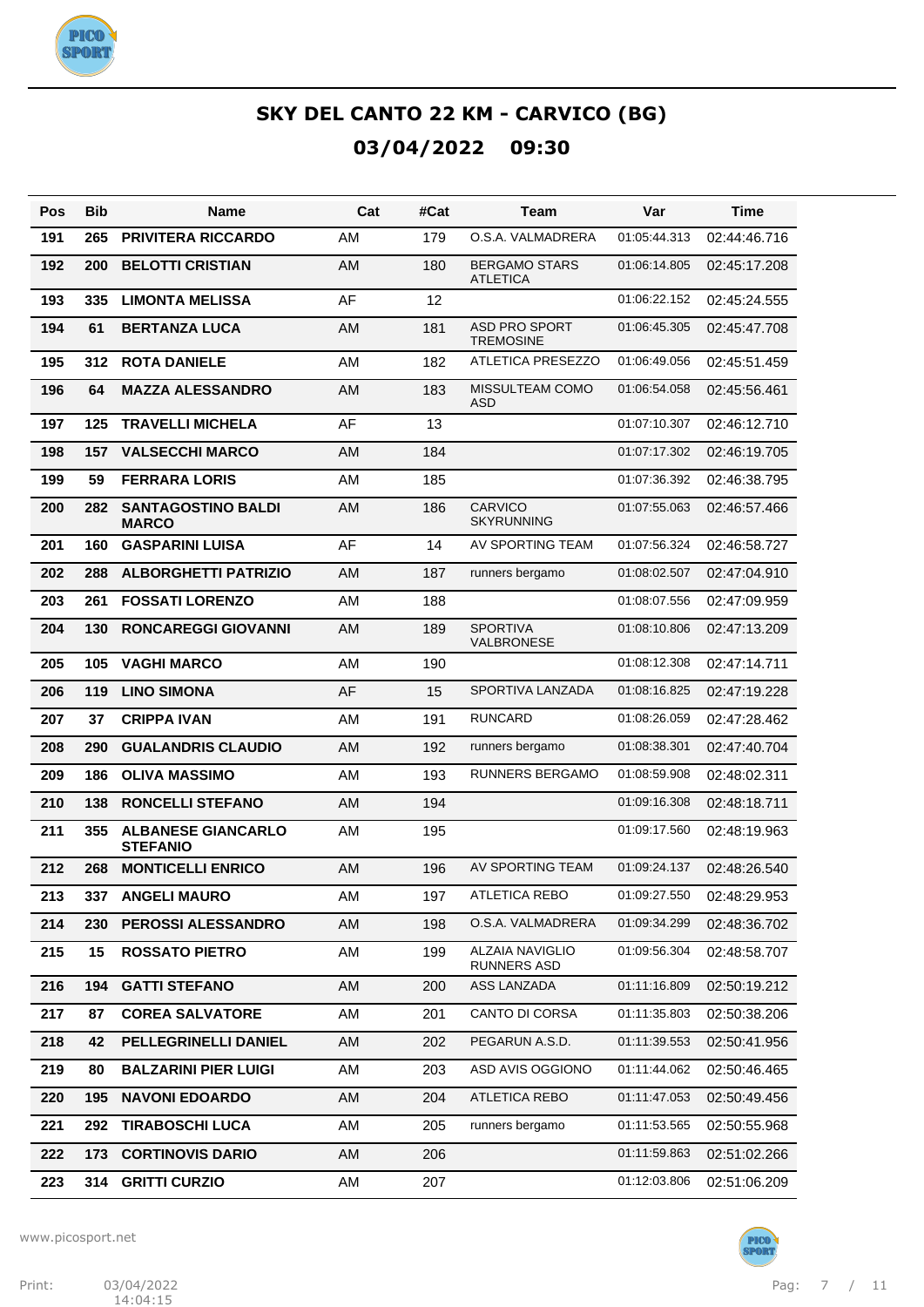

| Pos | Bib | Name                        | Cat | #Cat | Team                                     | Var          | Time         |
|-----|-----|-----------------------------|-----|------|------------------------------------------|--------------|--------------|
| 224 | 218 | <b>CARRARA VIRGILIO</b>     | AM  | 208  |                                          | 01:12:23.556 | 02:51:25.959 |
| 225 | 22  | <b>SACCHI GIANCARLO</b>     | AM  | 209  |                                          | 01:12:38.059 | 02:51:40.462 |
| 226 | 346 | <b>NEGRI STEFANO</b>        | AM  | 210  | <b>MONZA MARATHON</b><br><b>TEAM</b>     | 01:12:53.561 | 02:51:55.964 |
| 227 | 62  | <b>BARCELLA FLAVIO</b>      | AM  | 211  | <b>GS OREZZO</b>                         | 01:12:54.809 | 02:51:57.212 |
| 228 | 191 | <b>RIZZI ORNELLA</b>        | AF  | 16   | <b>RUNNERS BERGAMO</b>                   | 01:13:10.060 | 02:52:12.463 |
| 229 | 332 | <b>MASPERI VALERIO</b>      | AM  | 212  | ASD AVIS OGGIONO                         | 01:13:28.321 | 02:52:30.724 |
| 230 | 197 | <b>PEDEFERRI EUGENIO</b>    | AM  | 213  | A.S. CANTURINA POL.<br>S.MARCO           | 01:13:54.308 | 02:52:56.711 |
| 231 | 159 | <b>MAURI CRISTIAN</b>       | AM  | 214  | TIME FOR RUN                             | 01:13:56.809 | 02:52:59.212 |
| 232 | 147 | <b>AIOLFI STEFANO</b>       | AM  | 215  | <b>GS OREZZO</b>                         | 01:13:57.346 | 02:52:59.749 |
| 233 | 132 | <b>PAPAGNI NICOLA</b>       | AM  | 216  | <b>ATLETICA PRESEZZO</b>                 | 01:14:08.065 | 02:53:10.468 |
| 234 | 145 | <b>VILLA GIOVANNI PAOLO</b> | AM  | 217  | G.P. I GAMBER DE<br><b>CUNCURESS</b>     | 01:14:17.306 | 02:53:19.709 |
| 235 | 172 | <b>BARBIERO PILADE</b>      | AM  | 218  |                                          | 01:14:23.574 | 02:53:25.977 |
| 236 | 240 | <b>POLONI RAFFAELE</b>      | AM  | 219  | <b>GRUPPO PODISTICO</b><br>ARCENE A.S.D. | 01:14:48.822 | 02:53:51.225 |
| 237 | 121 | <b>PERAZZI ELENA</b>        | AF  | 17   | <b>ATHLETIC TEAM</b><br>LARIO            | 01:15:00.581 | 02:54:02.984 |
| 238 | 164 | <b>BONACINA LUCA</b>        | AM  | 220  |                                          | 01:15:28.076 | 02:54:30.479 |
| 239 | 257 | <b>COLOMBI CRISTIANA</b>    | AF  | 18   |                                          | 01:16:08.091 | 02:55:10.494 |
| 240 | 100 | <b>PESENTI ROBERTA</b>      | AF  | 19   | <b>RUNNERS BERGAMO</b>                   | 01:16:47.828 | 02:55:50.231 |
| 241 | 271 | <b>BERTANI FRANCESCO</b>    | AM  | 221  | <b>CARVICO</b><br><b>SKYRUNNING</b>      | 01:17:34.820 | 02:56:37.223 |
| 242 | 234 | <b>MAZZONE ROBERTO</b>      | AM  | 222  | <b>ASD ATLETICA</b><br><b>STEZZANO</b>   | 01:17:59.818 | 02:57:02.221 |
| 243 | 47  | <b>GIUSTI BARBARA</b>       | AF  | 20   | <b>BS748</b>                             | 01:18:41.806 | 02:57:44.209 |
| 244 | 48  | <b>BRAGHINI DANILO</b>      | AM  | 223  | <b>BS748</b>                             | 01:18:42.294 | 02:57:44.697 |
| 245 | 214 | <b>CASAGRANDE GABRIELE</b>  | AM  | 224  | G. P. GORGONZOLA<br>88                   | 01:18:55.067 | 02:57:57.470 |
| 246 | 153 | <b>CAMINADA ELISA CARLA</b> | AF  | 21   |                                          | 01:19:36.072 | 02:58:38.475 |
| 247 | 19  | <b>MODENESI CAMILLA</b>     | AF  | 22   |                                          | 01:19:46.809 | 02:58:49.212 |
| 248 | 5   | <b>LICINI DAVIDE</b>        | AM  | 225  |                                          | 01:20:07.806 | 02:59:10.209 |
| 249 | 209 | <b>TRECCANI MASSIMO</b>     | AM  | 226  | AV SPORTING TEAM                         | 01:20:12.057 | 02:59:14.460 |
| 250 | 99  | <b>SENOCRATE CRISTIAN</b>   | AM  | 227  |                                          | 01:20:28.821 | 02:59:31.224 |
| 251 | 301 | <b>CARPANESE LUCA</b>       | AM  | 228  | <b>VAMPIRO ASD</b>                       | 01:20:29.577 | 02:59:31.980 |
| 252 | 262 | <b>GABRIELI CRISTIANO</b>   | AM  | 229  | <b>GRUPPO ALPINISTICO</b><br>PRESONALA   | 01:20:33.822 | 02:59:36.225 |
| 253 | 183 | <b>MAURI GIUSEPPE</b>       | AM  | 230  | RUNNERS BERGAMO                          | 01:20:42.824 | 02:59:45.227 |
| 254 | 187 | <b>PARIS MASSIMILIANO</b>   | AM  | 231  | RUNNERS BERGAMO                          | 01:20:43.081 | 02:59:45.484 |
| 255 | 338 | <b>CHERUBINI RAIMONDO</b>   | AM  | 232  | LIBERO                                   | 01:20:55.825 | 02:59:58.228 |
| 256 | 178 | <b>GHILARDI ANNA ROSA</b>   | AF  | 23   | RUNNERS BERGAMO                          | 01:21:07.826 | 03:00:10.229 |

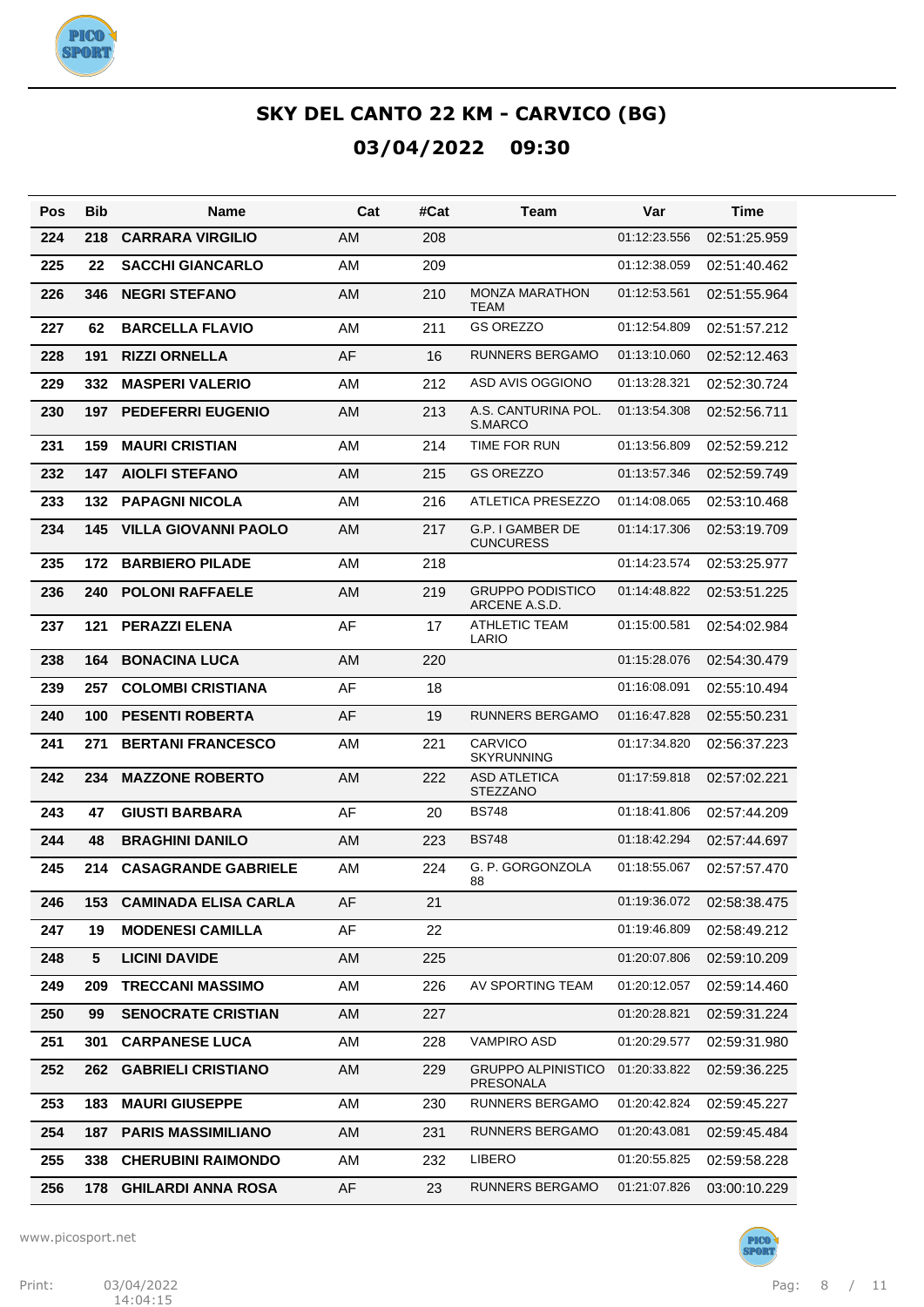

| Pos | Bib                     | Name                          | Cat       | #Cat | Team                                          | Var          | Time         |
|-----|-------------------------|-------------------------------|-----------|------|-----------------------------------------------|--------------|--------------|
| 257 | 111                     | <b>MAZZONI GABRIELE</b>       | AM        | 233  | <b>STREET TRAINING</b><br>EXPERIENCE A. S. D. | 01:21:11.326 | 03:00:13.729 |
| 258 | 108                     | <b>BOGNI LUCA</b>             | <b>AM</b> | 234  | <b>GRUPPO PODISTICO</b><br>ARCENE A.S.D.      | 01:21:26.076 | 03:00:28.479 |
| 259 | 139                     | <b>RIVOLTA MARCO</b>          | AM        | 235  | G.P. I GAMBER DE<br><b>CUNCURESS</b>          | 01:21:30.772 | 03:00:33.175 |
| 260 | 102                     | <b>BRAMBILLA BRUNO</b>        | AM        | 236  |                                               | 01:21:32.792 | 03:00:35.195 |
| 261 | 131                     | <b>CLIVATI OSCAR</b>          | AM        | 237  | <b>ATLETICA PRESEZZO</b>                      | 01:21:33.581 | 03:00:35.984 |
| 262 | 136                     | <b>FERRARI ALBERTO</b>        | AM        | 238  |                                               | 01:22:03.018 | 03:01:05.421 |
| 263 | 246                     | <b>FIMIANI MAURO</b>          | AM        | 239  | AVST                                          | 01:22:07.074 | 03:01:09.477 |
| 264 | 291                     | <b>ROTA GIAN LUCA</b>         | AM        | 240  | runners bergamo                               | 01:22:33.830 | 03:01:36.233 |
| 265 | 148                     | <b>BURATTI PAOLO</b>          | AM        | 241  | <b>TEAM PASTURO</b>                           | 01:23:09.837 | 03:02:12.240 |
| 266 | 315                     | <b>LONGHINI ANDREA</b>        | AM        | 242  | <b>CAMISANO RUNNING</b>                       | 01:23:16.087 | 03:02:18.490 |
| 267 | 242                     | <b>PREVETTONI FRANCESCA</b>   | AF        | 24   |                                               | 01:23:18.092 | 03:02:20.495 |
| 268 | 85                      | <b>MICHIELAZZO VANNILEO</b>   | AM        | 243  | TE BOTA TEAM                                  | 01:23:29.838 | 03:02:32.241 |
| 269 | 204                     | <b>MAZZETTA ANNA</b>          | AF        | 25   | ASD TARTARUGHE<br>DELLA KIRGHISIA             | 01:23:31.838 | 03:02:34.241 |
| 270 | 120                     | <b>ARRIGHINI PAOLO</b>        | AM        | 244  | PRO SPORT<br><b>TREMOSINE</b>                 | 01:23:35.279 | 03:02:37.682 |
| 271 | 71                      | <b>PEDRAZZINI MATTEO</b>      | AM        | 245  | <b>RUN CARD</b>                               | 01:25:15.579 | 03:04:17.982 |
| 272 | 321                     | <b>SCOTTI IVANO</b>           | AM        | 246  | <b>GRUPPO PODISTICO</b><br><b>ARCENE ASD</b>  | 01:25:49.922 | 03:04:52.325 |
| 273 | 176                     | <b>FRATUS ROSARIO SANTINO</b> | AM        | 247  | <b>RUNNERS BERGAMO</b>                        | 01:26:28.103 | 03:05:30.506 |
| 274 | 122                     | <b>BORZONE FABRIZIO</b>       | AM        | 248  |                                               | 01:26:37.604 | 03:05:40.007 |
| 275 | 316                     | <b>PALA ROBERTO</b>           | AM        | 249  | <b>RUNNERS BERGAMO</b>                        | 01:26:52.095 | 03:05:54.498 |
| 276 | 259                     | <b>RAIMONDI SERGIO</b>        | AM        | 250  |                                               | 01:27:15.095 | 03:06:17.498 |
| 277 | 210                     | <b>BARBIERO ANTONIO</b>       | AM        | 251  |                                               | 01:27:17.855 | 03:06:20.258 |
| 278 | 169                     | <b>PRONESTI ENZO</b>          | AM        | 252  |                                               | 01:27:18.345 | 03:06:20.748 |
| 279 | 239                     | <b>GEMINI IVAN</b>            | AM        | 253  | PODISTI FARESI                                | 01:27:23.236 | 03:06:25.639 |
| 280 | 43                      | <b>CIOCCA ANTONIO</b>         | AM        | 254  | <b>MEDIRUN ASD</b>                            | 01:28:21.227 | 03:07:23.630 |
| 281 | 229                     | <b>PAREDI ENRICA</b>          | AF        | 26   | O.S.A. VALMADRERA                             | 01:28:31.359 | 03:07:33.762 |
| 282 | 133                     | <b>GALBUSERA CARLO DARIO</b>  | AM        | 255  | ATLETICA PRESEZZO                             | 01:28:31.850 | 03:07:34.253 |
| 283 | 23                      | <b>VEZZOLI RAFFAELLA</b>      | AF        | 27   | <b>CAPOLINEA SPORT E</b><br>WELLNESS          | 01:28:57.599 | 03:08:00.002 |
| 284 | 24                      | <b>GRAY FIONA LESLEY</b>      | AF        | 28   | G. P. GORGONZOLA<br>88                        | 01:29:43.102 | 03:08:45.505 |
| 285 | 206                     | <b>FILIPPONI FAUSTO</b>       | AM        | 256  | TIME FOR RUN                                  | 01:29:55.601 | 03:08:58.004 |
| 286 | 222                     | <b>RIPAMONTI ELENA PIERA</b>  | AF        | 29   | <b>G.S. CSI MORBEGNO</b>                      | 01:30:30.350 | 03:09:32.753 |
| 287 | 167                     | <b>BORELLA SERGIO</b>         | AM        | 257  | RUNCARD                                       | 01:31:26.111 | 03:10:28.514 |
| 288 | $\overline{\mathbf{r}}$ | <b>CAPELLI MATTEO</b>         | AM        | 258  |                                               | 01:31:28.455 | 03:10:30.858 |
| 289 | 60                      | <b>CONSONNI DIEGO</b>         | AM        | 259  |                                               | 01:31:41.359 | 03:10:43.762 |

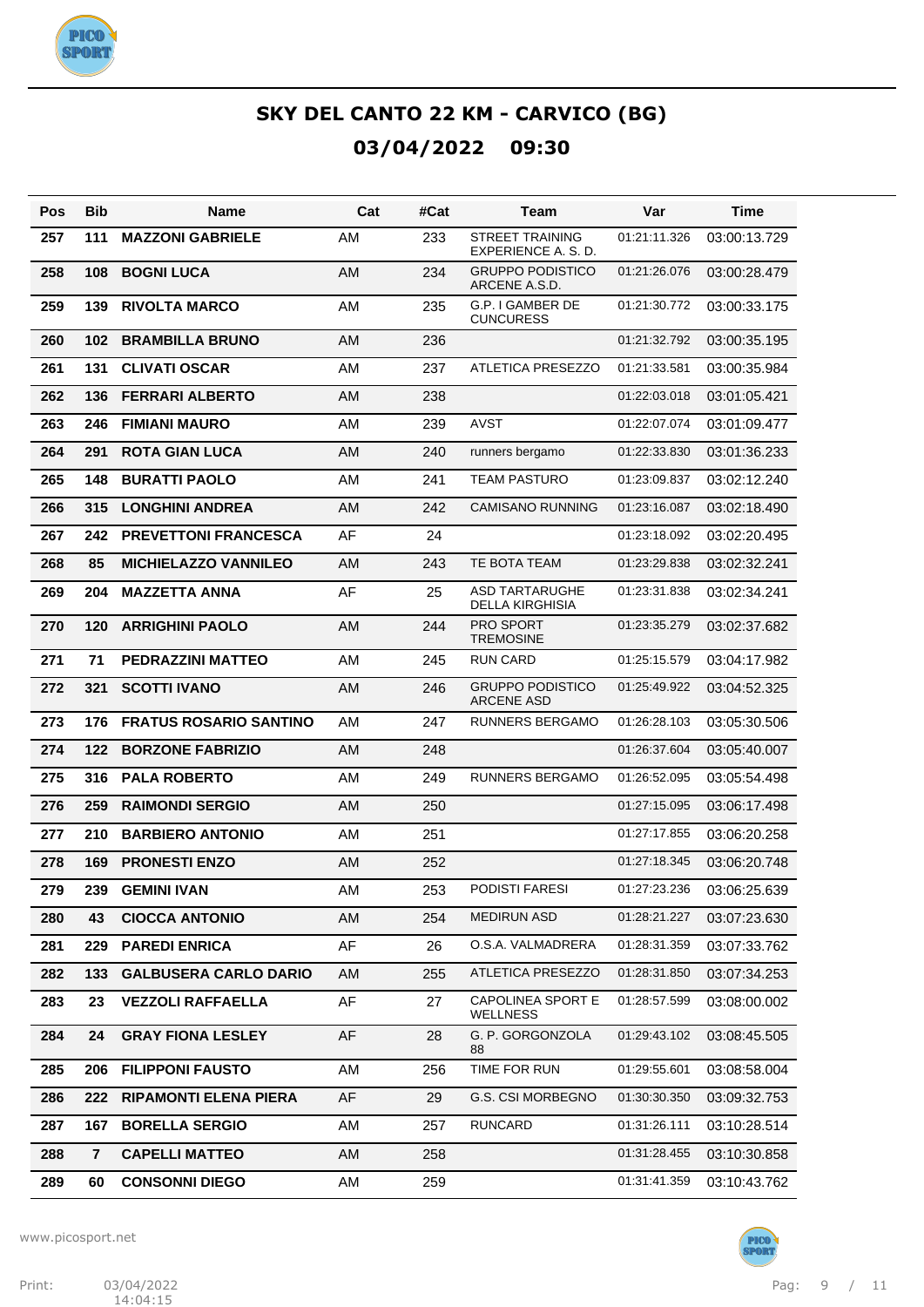

| Pos | <b>Bib</b> | Name                                      | Cat | #Cat | Team                                     | Var          | Time         |
|-----|------------|-------------------------------------------|-----|------|------------------------------------------|--------------|--------------|
| 290 | 212        | <b>MELCHIORRE LUIGI</b>                   | AM  | 260  |                                          | 01:31:45.950 | 03:10:48.353 |
| 291 | 123        | <b>CIAMPA ANDREA</b><br><b>ALESSANDRO</b> | AM  | 261  |                                          | 01:31:51.610 | 03:10:54.013 |
| 292 | 269        | <b>MICHELI MARCO</b>                      | AM  | 262  | <b>CARVICO</b><br><b>SKYRUNNING</b>      | 01:31:51.950 | 03:10:54.353 |
| 293 | 319        | <b>BOFFETTI FRANCA</b>                    | AF  | 30   | <b>ATLETICA PRESEZZO</b>                 | 01:32:34.114 | 03:11:36.517 |
| 294 | 190        | <b>RIPAMONTI MICHELA</b>                  | AF  | 31   | <b>RUNNERS BERGAMO</b>                   | 01:32:39.855 | 03:11:42.258 |
| 295 | 295        | <b>SPINEDI BRUNO</b>                      | AM  | 263  | <b>RUNNERS BERGAMO</b>                   | 01:33:05.866 | 03:12:08.269 |
| 296 | 83         | <b>LISANTI LORENZO</b>                    | AM  | 264  | <b>ATLETICA CASTEL</b><br><b>ROZZONE</b> | 01:33:32.106 | 03:12:34.509 |
| 297 | 213        | <b>VERANI MASIN ANDREA</b>                | AM  | 265  | TEAM UNDER 2.5                           | 01:33:48.354 | 03:12:50.757 |
| 298 | 217        | <b>SCARPELLINI MAURIZIO</b>               | AM  | 266  |                                          | 01:35:43.361 | 03:14:45.764 |
| 299 | 63         | <b>ZIZZI ROBERTA</b>                      | AF  | 32   |                                          | 01:36:01.666 | 03:15:04.069 |
| 300 | 284        | <b>DOLCI ALESSIA</b>                      | AF  | 33   | <b>CARVICO</b><br><b>SKYRUNNING</b>      | 01:36:17.127 | 03:15:19.530 |
| 301 | 25         | <b>PAGNONCELLI GIORGIO</b>                | AM  | 267  | ADDA RUNNING TEAM<br>ASD                 | 01:37:13.541 | 03:16:15.944 |
| 302 | 227        | <b>CORNOLTI NADIA</b>                     | AF  | 34   | <b>POLISPORTIVA</b><br><b>VILLESE</b>    | 01:37:49.620 | 03:16:52.023 |
| 303 | 351        | <b>ROTA GIANLUCA</b>                      | AM  | 268  | PEGARUN ASD                              | 01:38:56.467 | 03:17:58.870 |
| 304 | 330        | <b>SALVI FEDERICO</b>                     | AM  | 269  |                                          | 01:38:58.361 | 03:18:00.764 |
| 305 | 141        | <b>GABBIADINI GIACOMO</b>                 | AM  | 270  | <b>ATLETICA PRESEZZO</b>                 | 01:39:04.135 | 03:18:06.538 |
| 306 | 244        | <b>FORESTI ALDO</b>                       | AM  | 271  |                                          | 01:39:16.605 | 03:18:19.008 |
| 307 | 347        | <b>GABBIANELLI GRAZIANA</b>               | AF  | 35   | <b>MONZA MARATHON</b><br><b>TEAM</b>     | 01:39:49.421 | 03:18:51.824 |
| 308 | 70         | <b>TOFFANO ROBERTO</b>                    | AM  | 272  | ATL. ALTA<br><b>VALTELLINA</b>           | 01:39:59.376 | 03:19:01.779 |
| 309 | 264        | <b>BEGOTTI DEVIS</b>                      | AM  | 273  | <b>G.P ARCI GOODWIN</b>                  | 01:40:33.624 | 03:19:36.027 |
| 310 | 298        | <b>BRUGNATI ELEONORA</b>                  | AF  | 36   | <b>G.P. ARCI GOODWIN</b>                 | 01:40:33.855 | 03:19:36.258 |
| 311 | 109        | <b>GATTI ALESSANDRO</b>                   | AM  | 274  | <b>RUNCARD</b>                           | 01:41:17.384 | 03:20:19.787 |
| 312 | 39         | <b>BONVICINO RICCARDO</b>                 | AM  | 275  | ASD ORTICA TEAM                          | 01:41:44.841 | 03:20:47.244 |
| 313 | 294        | <b>CREVANI ANDREA</b>                     | AM  | 276  | VAMPIRO ASD                              | 01:41:53.593 | 03:20:55.996 |
| 314 | 302        | <b>RADICE MASSIMO</b>                     | AM  | 277  | VAMPIRO ASD                              | 01:41:53.600 | 03:20:56.003 |
| 315 | 303        | <b>RIGOLDI SABINA</b>                     | AF  | 37   | VAMPIRO ASD                              | 01:41:53.864 | 03:20:56.267 |
| 316 | 192        | <b>VALDANI CLAUDIO</b>                    | AM  | 278  | RUNNERS BERGAMO                          | 01:45:44.103 | 03:24:46.506 |
| 317 | 74         | <b>GHISALBERTI MARCO</b>                  | AM  | 279  |                                          | 01:45:44.344 | 03:24:46.747 |
| 318 | 203        | <b>PAGANI GIOVANNI</b>                    | AM  | 280  | <b>ASD TARTARUGHE</b><br>DELLA KIRGHISIA | 01:45:45.301 | 03:24:47.704 |
| 319 | 163        | <b>AGOSTINELLI KATIA</b>                  | AF  | 38   | RUNNERS BERGAMO                          | 01:49:02.296 | 03:28:04.699 |
| 320 | 34         | <b>ROCCA CARLO</b>                        | AM  | 281  | <b>ASD ORTICA TEAM</b>                   | 01:49:07.359 | 03:28:09.762 |
| 321 | 236        | <b>RIVA LETIZIA</b>                       | AF  | 39   |                                          | 01:49:57.798 | 03:29:00.201 |
| 322 | 126        | <b>CONTI MARIALUISA</b>                   | AF  | 40   | <b>GP ARCENE</b>                         | 01:50:20.873 | 03:29:23.276 |

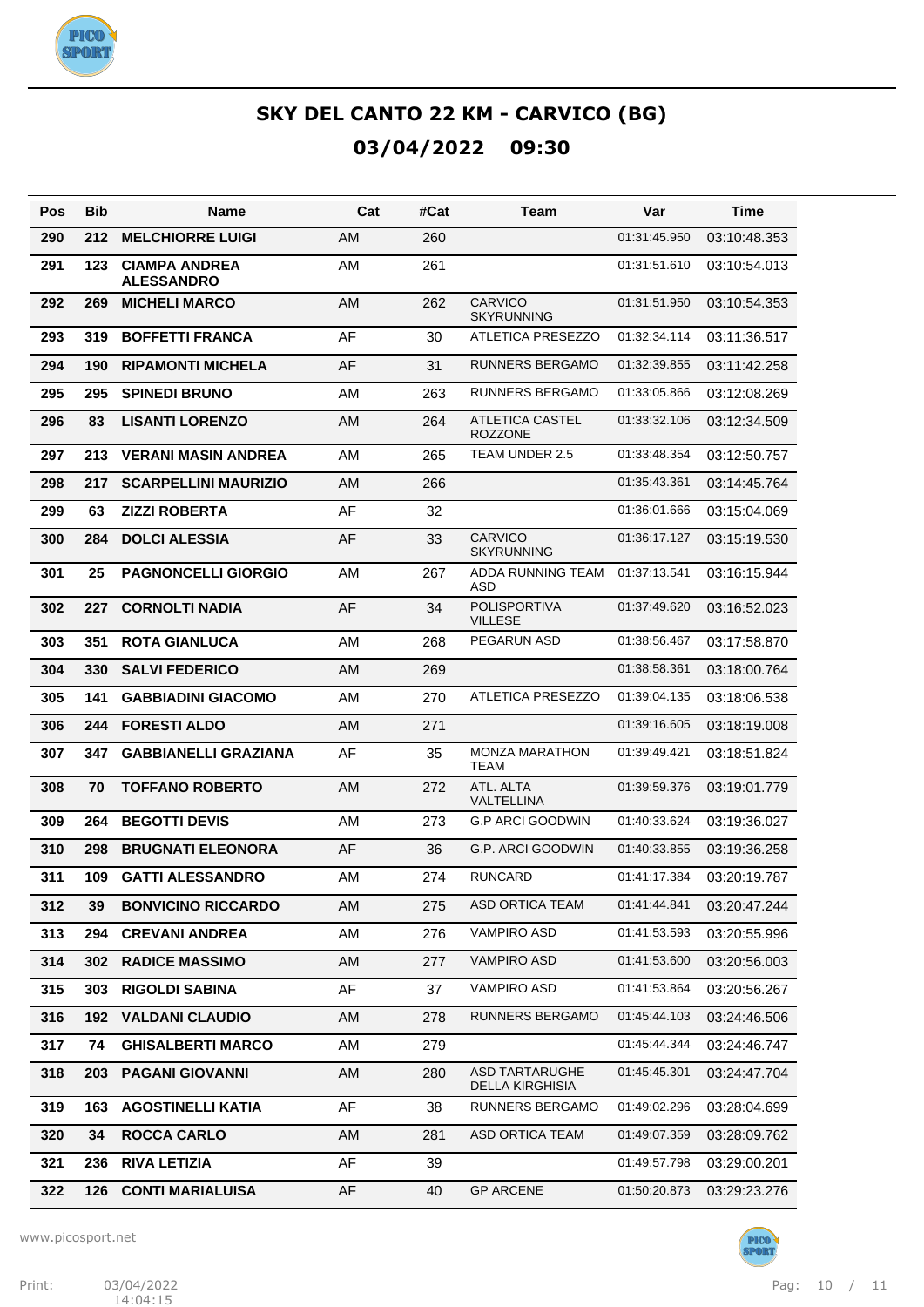

| <b>Pos</b> | <b>Bib</b> | <b>Name</b>                     | Cat       | #Cat | Team                                | Var          | <b>Time</b>  |
|------------|------------|---------------------------------|-----------|------|-------------------------------------|--------------|--------------|
| 323        | 275        | <b>PANSERI STEFANIA</b>         | AF        | 41   | <b>CARVICO</b><br><b>SKYRUNNING</b> | 01:50:49.403 | 03:29:51.806 |
| 324        | 177        | <b>GALLI FRANCESCO</b>          | AM        | 282  | RUNNERS BERGAMO                     | 01:52:49.871 | 03:31:52.274 |
| 325        | 75         | <b>BELLOTTI ANGELO</b>          | <b>AM</b> | 283  | <b>SINGOLO</b>                      | 01:53:32.113 | 03:32:34.516 |
| 326        | 220        | <b>BIFFI GIAN PAOLO</b>         | <b>AM</b> | 284  | ASD AVIS OGGIONO                    | 01:55:55.409 | 03:34:57.812 |
| 327        | 208        | <b>VILLA MARIA CRISTINA</b>     | AF        | 42   | ASD AVIS OGGIONO                    | 01:55:57.140 | 03:34:59.543 |
| 328        | 26         | <b>SANSOTTERA ENRICO</b>        | AM        | 285  |                                     | 01:56:15.120 | 03:35:17.523 |
| 329        | 33         | <b>FUMAGALLI DIEGO GIOVANNI</b> | AM        | 286  | A.L.S. CREMELLA                     | 02:01:43.526 | 03:40:45.929 |
| 330        | 32         | <b>VITALE MARINELLA</b>         | AF        | 43   | A.L.S. CREMELLA                     | 02:01:44.186 | 03:40:46.589 |
| 331        | 73         | <b>QUARTI SILVIO</b>            | <b>AM</b> | 287  | NO.                                 | 02:34:32.993 | 04:13:35.396 |
| 332        | 309        | <b>GHEZZI LUISA</b>             | AF        | 44   | <b>AVIS TREVIGLIO</b>               | 02:52:30.352 | 04:31:32.755 |
| 333        | 308        | <b>ROTA GIAN MARIO</b>          | AM        | 288  | <b>AVIS TREVIGLIO</b>               | 02:52:31.104 | 04:31:33.507 |



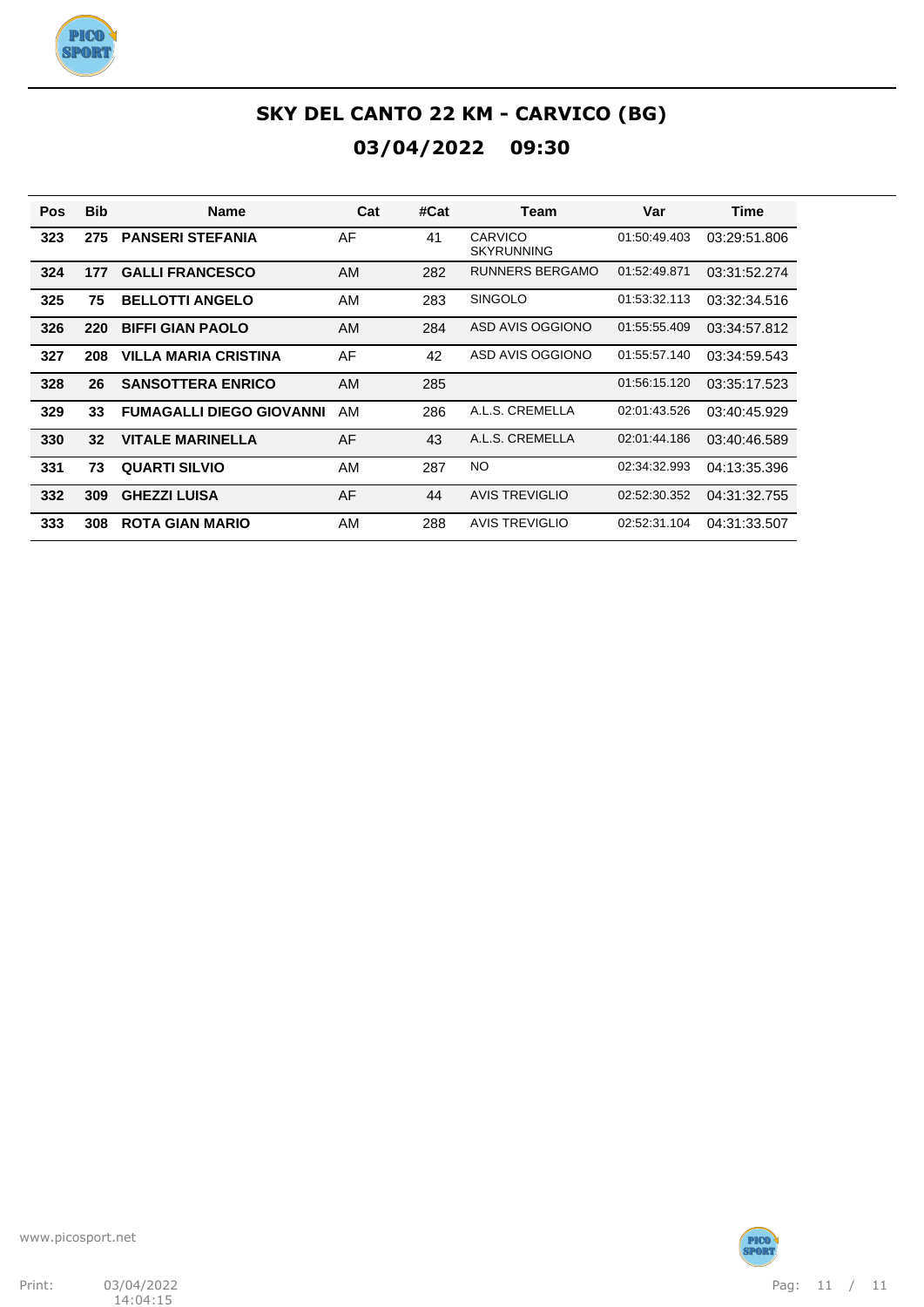

| Pos            | <b>Bib</b> | <b>Name</b>                | S  | Cat       | #Cat           | Team                                   | <b>Time</b>  |
|----------------|------------|----------------------------|----|-----------|----------------|----------------------------------------|--------------|
| 1              | 626        | <b>ROTA ANDREA</b>         | М  | AM        | 1              | <b>TEAM SALOMON</b>                    | 03:24:04.652 |
| $\mathbf{2}$   | 568        | <b>TACCHINI GIOVANNI</b>   | М  | <b>AM</b> | 2              | <b>TEAM VALTELLINA</b><br><b>ASD</b>   | 03:36:32.673 |
| 3              | 678        | <b>BOGHI STEFANO</b>       | M  | AM        | 3              | G.S.A. COMETA                          | 03:38:19.672 |
| 4              | 674        | <b>ANGELLA DIEGO</b>       | M  | AM        | $\overline{4}$ | <b>ASD 3 SANTI</b>                     | 03:39:36.380 |
| 5              | 536        | <b>CAMANINI CRISTIAN</b>   | M  | AM        | 5              | <b>ATLETICA</b><br><b>FRANCIACORTA</b> | 03:45:24.348 |
| 6              | 639        | <b>BUTTI STEFANO</b>       | M  | AM        | 6              | O.S.A. VALMADRERA                      | 03:50:47.425 |
| $\overline{7}$ | 677        | <b>NODARI CHRISTIAN</b>    | M  | AM        | $\overline{7}$ | WE ARE RUNNERS<br>A.S.D.               | 03:51:32.022 |
| 8              | 666        | <b>BIONDI MARCO</b>        | м  | AM        | 8              | <b>ATLETICA</b><br><b>FRANCIACORTA</b> | 03:51:55.018 |
| 9              | 668        | <b>CAPELLI MAICHOL</b>     | M  | AM        | 9              | <b>TEAM GAAREN</b><br>BEAHERO A.S.D.   | 03:54:09.700 |
| 10             | 685        | <b>PROMETTI ANDREA</b>     | M  | AM        | 10             |                                        | 03:57:18.495 |
| 11             | 703        | <b>SPEZIALI VALENTINO</b>  | M  | AM        | 11             | <b>TEAM SCARPA</b>                     | 03:59:13.973 |
| 12             | 574        | <b>BONGIO FABIO</b>        | М  | <b>AM</b> | 12             | <b>TEAM VALTELLINA</b><br><b>ASD</b>   | 04:02:15.222 |
| 13             | 530        | <b>COGLIATI GIONATA</b>    | М  | AM        | 13             |                                        | 04:05:09.722 |
| 14             | 570        | <b>MANENTI MAURO</b>       | М  | <b>AM</b> | 14             | <b>TEAM VALTELLINA</b><br><b>ASD</b>   | 04:08:46.226 |
| 15             | 582        | <b>ARRIGONI MATTEO</b>     | M  | AM        | 15             | G.S.A. COMETA                          | 04:10:25.960 |
| 16             | 576        | <b>MORÉ LUIGI</b>          | M  | AM        | 16             | <b>GP SANTI NUOVA</b><br><b>OLONIO</b> | 04:10:40.953 |
| 17             | 684        | <b>RADAELLI STEFANO</b>    | M  | AM        | 17             | PEGARUN A.S.D.                         | 04:12:18.211 |
| 18             | 667        | <b>PANZERI IVAN</b>        | М  | <b>AM</b> | 18             | O.S.A. VALMADRERA<br>10054             | 04:14:19.215 |
| 19             | 664        | <b>MAVER NICHOLAS</b>      | М  | AM        | 19             | runners bergamo                        | 04:15:54.211 |
| 20             | 528        | <b>COLOMBO ALBERTO</b>     | м  | AM        | 20             | <b>SPORT PROJECT VCO</b>               | 04:15:59.962 |
| 21             | 688        | <b>BRAMBILLA DANILO</b>    | М  | AM        | 21             | <b>GEFO K TEAM</b>                     | 04:16:58.217 |
| 22             | 631        | <b>GELPI PAOLA</b>         | F. | AF        | 1              | <b>NSC BELLAGIO - LA</b><br>SPORTIVA   | 04:18:17.809 |
| 23             | 573.       | <b>CIABARRI MICHELE</b>    |    | M AM      | 22             | <b>TEAM VALTELLINA</b><br>ASD          | 04:18:59.958 |
| 24             | 566        | <b>MERGA GIAN LUCA</b>     | М  | AM        | 23             | TEAM VALTELLINA<br>ASD                 | 04:19:06.463 |
| 25             | 567        | <b>PEDRAZZOLI VITTORIO</b> | м  | AM        | 24             | ASD LANZADA                            | 04:21:32.499 |
| 26             | 580        | <b>PULCINI MIRKO</b>       | М  | AM        | 25             | LARECASTELLO<br><b>RADICI GROUP</b>    | 04:22:01.215 |
| 27             |            | 572 FIORINA MICHELE        | м  | AM        | 26             | <b>TEAM VALTELLINA</b><br>ASD          | 04:22:15.240 |
| 28             | 637        | <b>CANTÙ MATTEO</b>        | М  | AM        | 27             | NIU' TEAM                              | 04:27:29.229 |
| 29             | 503        | <b>D'IZZIA EMANUELE</b>    | м  | AM        | 28             |                                        | 04:27:32.700 |
| 30             | 665        | <b>BERTOLAZZI MARCELLO</b> | М  | AM        | 29             | <b>GS OROBIE</b>                       | 04:29:09.974 |
| 31             | 643        | <b>ISENI SIMONE</b>        | м  | AM        | 30             |                                        | 04:30:14.478 |
| 32             |            | 690 CESARI DAVIDE          |    | M AM      | 31             | POL. TEAM BRIANZA                      | 04:30:48.943 |

www.picosport.net

PICO<sup>.</sup><br>SPORT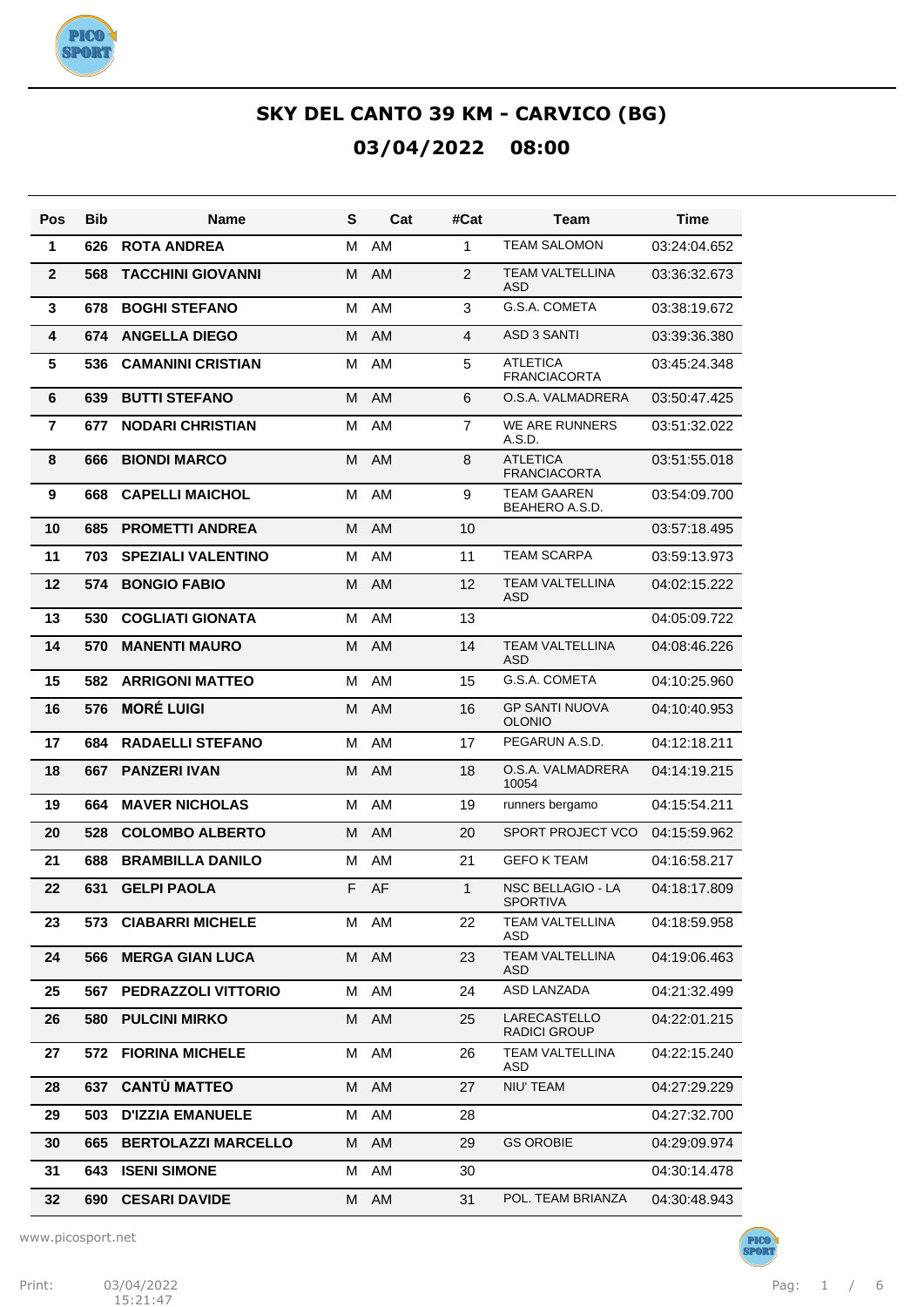

| Pos | <b>Bib</b> | <b>Name</b>                                | S | Cat       | #Cat | Team                                    | <b>Time</b>  |
|-----|------------|--------------------------------------------|---|-----------|------|-----------------------------------------|--------------|
| 33  | 535        | <b>TARANTOLA MARCO</b>                     | М | AM        | 32   |                                         | 04:31:43.984 |
| 34  | 648        | <b>BARBAGLIO MATTIA</b>                    | M | AM        | 33   | <b>TEAM GAAREN</b><br>#BEAHERO          | 04:32:07.492 |
| 35  | 524        | <b>BENVENUTI FABIO</b>                     | M | <b>AM</b> | 34   | <b>ASD PEGARUN</b>                      | 04:32:52.162 |
| 36  | 593        | <b>AUSTONI PAOLO</b>                       | M | <b>AM</b> | 35   | <b>CLUB PANTERA ROSA</b>                | 04:33:00.241 |
| 37  | 520        | <b>PONTI MASSIMILIANO</b>                  | M | <b>AM</b> | 36   | <b>TEAM</b><br>GAAREN#BEAHERO           | 04:33:19.409 |
| 38  | 532        | <b>BRIOSCHI ALESSANDRO</b>                 | М | AM        | 37   | <b>CANTO DI CORSA</b>                   | 04:35:15.896 |
| 39  | 660        | <b>AGAZZI FULVIO</b>                       | м | <b>AM</b> | 38   | <b>CARVICO</b><br><b>SKYRUNNING</b>     | 04:35:28.247 |
| 40  | 585        | <b>ACQUISTAPACE ALFREDO</b>                | м | AM        | 39   | PEGARUN ASD                             | 04:37:11.996 |
| 41  | 588        | <b>SALLUSTIO UMBERTO</b>                   | M | AM        | 40   | ATLETICA STEZZANO                       | 04:39:15.002 |
| 42  | 700        | <b>GUERINI SILVIA</b>                      | F | AF        | 2    | <b>CANTO DI CORSA</b>                   | 04:41:24.755 |
| 43  | 699        | <b>CATTANEO MATTEO</b>                     | M | AM        | 41   | <b>CANTO DI CORSA</b>                   | 04:41:25.007 |
| 44  | 571        | <b>GROSSI VALENTINO</b>                    | M | AM        | 42   | <b>TEAM VALTELLINA</b><br><b>ASD</b>    | 04:42:04.509 |
| 45  | 555        | <b>FERRARIO DANIELE</b>                    | M | AM        | 43   | ATL. PRESEZZO                           | 04:42:04.512 |
| 46  | 598        | <b>LANZA PAOLO</b>                         | M | <b>AM</b> | 44   | SPORTIVA LANZADA                        | 04:44:00.758 |
| 47  | 504        | <b>VERZENI FRANCESCO</b>                   | м | <b>AM</b> | 45   | BG 893 CANTO DI<br><b>CORSA</b>         | 04:44:22.565 |
| 48  | 607        | <b>BASSOLA SILVIO</b>                      | М | AM        | 46   | <b>POLISPORTIVA</b><br>ALBOSAGGIA       | 04:48:41.541 |
| 49  | 675        | <b>MARINONI ANTONIO</b>                    | M | AM        | 47   | <b>GAV VERTOVA</b>                      | 04:49:20.545 |
| 50  | 548        | <b>POLONI STEFANO</b>                      | M | AM        | 48   |                                         | 04:50:23.800 |
| 51  | 652        | <b>BELLINGARDI MASSIMILIANO</b>            | М | <b>AM</b> | 49   | <b>CARVICO</b><br><b>SKYRUNNING</b>     | 04:50:37.810 |
| 52  | 622        | <b>FERRI ANDREA PIETRO</b><br><b>PAOLO</b> | м | AM        | 50   | 100 % ANIMATRAIL<br><b>ASD</b>          | 04:50:51.495 |
| 53  | 526        | <b>BIAVA MARCO</b>                         | M | AM        | 51   | TEAM GAAREN BEa<br>HERO                 | 04:50:52.006 |
| 54  | 624        | <b>TOMASI MARIO</b>                        | м | AM        | 52   | <b>RUNNERS BERGAMO</b>                  | 04:51:53.764 |
| 55  | 627        | <b>LORINI MICHELE</b>                      |   | M AM      | 53   | <b>NEW ATHLETICS</b><br><b>SULZANO</b>  | 04:52:05.993 |
| 56  | 698        | <b>MATTAVELLI ALESSANDRO</b>               | M | AM        | 54   |                                         | 04:52:18.995 |
| 57  | 569        | <b>SCARAFONI JACOPO</b>                    | M | AM        | 55   | <b>TEAM VALTELLINA</b><br>ASD           | 04:52:37.998 |
| 58  | 507        | <b>GALLI DANIELE</b>                       | M | AM        | 56   | --                                      | 04:53:52.248 |
| 59  | 517        | <b>COLORU LAURA</b>                        | F | AF        | 3    | S.S. ROBUR<br><b>BARBARANO</b>          | 04:54:01.536 |
| 60  | 515        | <b>MERELLI FABIO</b>                       | м | AM        | 57   |                                         | 04:54:58.059 |
| 61  | 646        | <b>BRIGNOLI VINICIO</b>                    | М | AM        | 58   | 0                                       | 04:55:09.024 |
| 62  | 609        | <b>CIPRIANI PAOLO</b>                      | м | <b>AM</b> | 59   | A. S. D. VERONA<br><b>TRAIL RUNNERS</b> | 04:56:59.501 |
| 63  | 657        | <b>REDAELLI MATTEO</b>                     | M | AM        | 60   | CARVICO<br><b>SKYRUNNING</b>            | 04:57:32.757 |
| 64  | 670        | <b>REDAELLI MANUELE</b>                    | M | AM        | 61   | O.S.A. VALMADRERA                       | 04:57:33.053 |

www.picosport.net

PICO<sup>.</sup><br>SPORT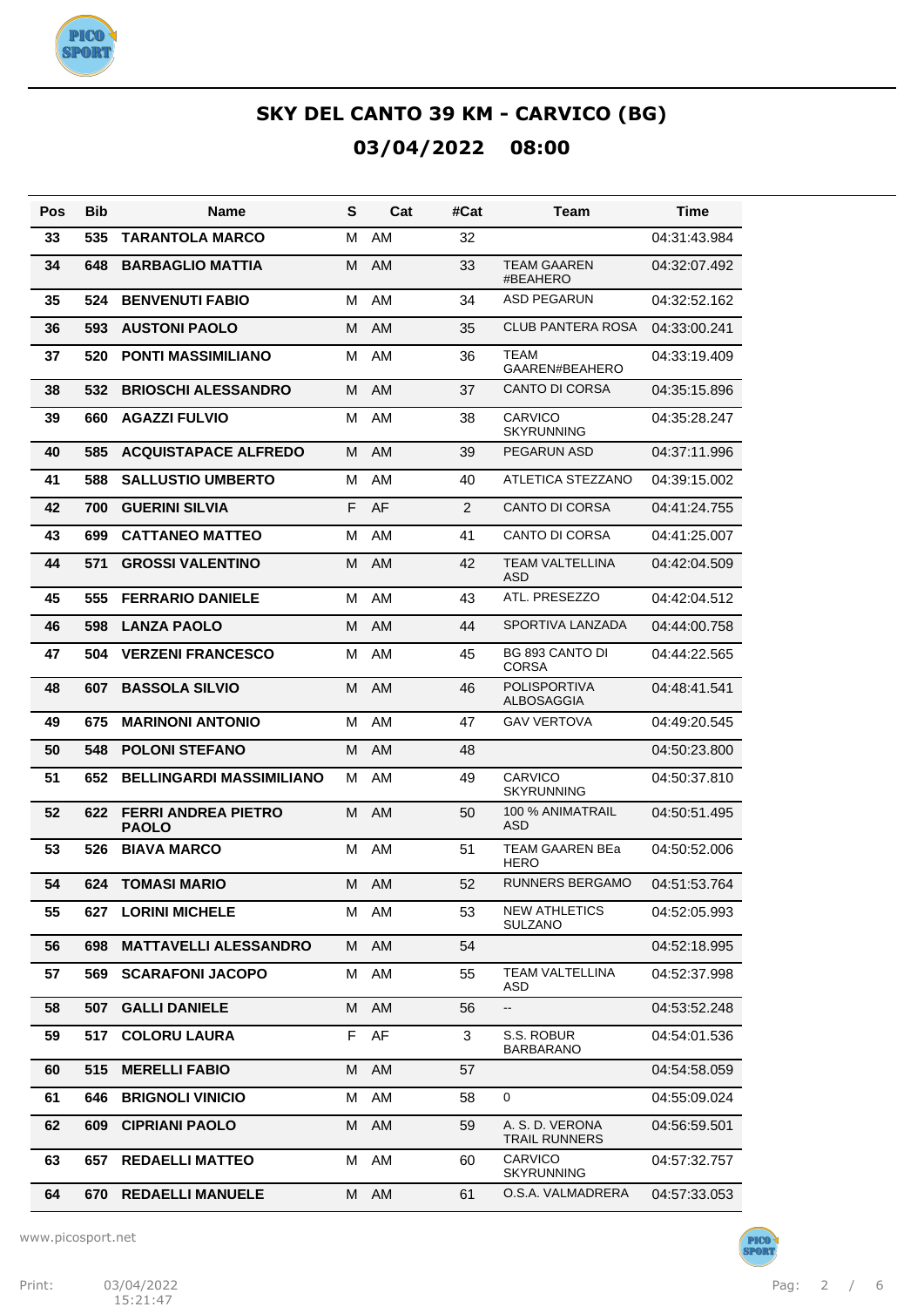

| Pos | <b>Bib</b> | Name                         | S  | Cat       | #Cat | Team                                                | <b>Time</b>  |
|-----|------------|------------------------------|----|-----------|------|-----------------------------------------------------|--------------|
| 65  | 642        | <b>ALLEVI LORENZO</b>        | м  | AM        | 62   | G.S. VALGEROLA<br><b>CIAPPARELLI</b>                | 04:57:33.499 |
| 66  | 595        | <b>MANES ANDREA</b>          | M  | <b>AM</b> | 63   | A.S. LANZADA                                        | 04:57:53.519 |
| 67  | 679        | <b>PENSA PATRIZIA</b>        | F  | AF        | 4    | TEAM PASTURO ASD                                    | 04:57:57.262 |
| 68  | 669        | <b>PANZERI MARIO LUCIANO</b> | M  | <b>AM</b> | 64   | <b>TEAM PASTURO</b>                                 | 04:57:58.301 |
| 69  | 610        | <b>ZOIA ANDREA</b>           | M  | AM        | 65   |                                                     | 04:59:29.765 |
| 70  | 587        | <b>MOLOGNI FABRIZIO</b>      | M  | AM        | 66   | <b>RUNNING TORRE DE'</b><br><b>ROVERI</b>           | 05:00:18.270 |
| 71  | 533        | <b>DUCCINI ROCCO</b>         | м  | AM        | 67   | <b>DUCCINI E MONTI</b>                              | 05:01:11.170 |
| 72  | 581        | <b>BETELLI DANIEL</b>        | М  | AM        | 68   | ATL. E PODISTICA<br>POL.BOTTANUCO                   | 05:01:40.671 |
| 73  | 702        | <b>FINAZZI PIERGIOVANNI</b>  | M  | AM        | 69   |                                                     | 05:01:54.774 |
| 74  | 539        | <b>ALGERI GIANNI</b>         | M  | AM        | 70   | <b>TEAM GAAREN</b><br>#BEAHERO                      | 05:02:02.035 |
| 75  | 658        | <b>RAVASIO GIANCARLO</b>     | м  | AM        | 71   | <b>CARVICO</b><br><b>SKYRUNNING</b>                 | 05:02:49.527 |
| 76  | 640        | <b>ZAMBONELLI ANDREA</b>     | M  | AM        | 72   | POL. VILLESE                                        | 05:03:25.514 |
| 77  | 579        | <b>TESTA GIUSEPPE</b>        | м  | AM        | 73   | ALS CREMELLA                                        | 05:04:17.420 |
| 78  | 606        | <b>MOLINARI MARIO</b>        | М  | AM        | 74   | <b>NEW ATHLETIC</b><br><b>SULZANO</b>               | 05:04:18.141 |
| 79  | 655        | <b>ZANCHI GIORGIO</b>        | M  | AM        | 75   | <b>CARVICO</b><br><b>SKYRUNNING</b>                 | 05:06:34.066 |
| 80  | 523        | <b>CARAFFA MIRCO</b>         | M  | AM        | 76   | CR559 - 3C (COMP.<br><b>CREMONESE</b><br>CORRIDORI) | 05:07:58.210 |
| 81  | 653        | <b>REFOLO UMBERTO</b>        | M  | AM        | 77   | <b>CARVICO</b><br><b>SKYRUNNING</b>                 | 05:08:02.596 |
| 82  | 519        | <b>FAVARATO ANDREA MARIA</b> | M  | AM        | 78   | <b>ASD TRAILLAB</b>                                 | 05:09:09.392 |
| 83  | 557        | <b>BREDA MIRCO</b>           | M  | <b>AM</b> | 79   | <b>GS OREZZO</b>                                    | 05:10:17.001 |
| 84  | 693        | <b>TIRONI MATTEO</b>         | М  | AM        | 80   | <b>GAAREN BE Ahero</b>                              | 05:10:45.145 |
| 85  | 634        | <b>SCHIOPETTI GIULIANO</b>   | M  | AM        | 81   | <b>NEW ATHLETICS</b><br><b>SULZANO</b>              | 05:11:25.124 |
| 86  |            | 518 POZZI BARBARA            | F. | AF        | 5    | ATLETICA PRESEZZO                                   | 05:12:42.354 |
| 87  | 544        | <b>TREBESCHI MICHELE</b>     | M  | AM        | 82   | U.S. LA SPORTIVA                                    | 05:12:46.625 |
| 88  | 560        | <b>PROBO ALFREDO</b>         | M  | AM        | 83   | TEAM GAAREN<br><b>BEAHERO ASD</b>                   | 05:12:49.220 |
| 89  | 683        | <b>CONFALONIERI DANIELE</b>  | м  | AM        | 84   | <b>TEAM GAAREN</b><br>#BEAHERO                      | 05:12:50.554 |
| 90  | 614        | <b>ESPOSITO DAVIDE ENZO</b>  | M  | AM        | 85   | <b>RUNNERS BERGAMO</b>                              | 05:13:43.258 |
| 91  | 692        | <b>POZZI CRISTIANO</b>       | M  | AM        | 86   | ASD OSG GUANZATE                                    | 05:16:15.877 |
| 92  | 629        | <b>MANTICA IRENE</b>         | F  | AF        | 6    | TEAM PASTURO ASD                                    | 05:16:27.376 |
| 93  | 656        | <b>GHISLENI PAOLO</b>        | M  | AM        | 87   | <b>CARVICO</b><br><b>SKYRUNNING</b>                 | 05:17:40.616 |
| 94  | 594        | <b>MAINO MATTIA</b>          | M  | AM        | 88   | TEAM GAAREN<br>#BEAHERO                             | 05:17:48.864 |
| 95  | 681        | <b>PREDA LUCIANO</b>         | М  | AM        | 89   |                                                     | 05:18:50.106 |



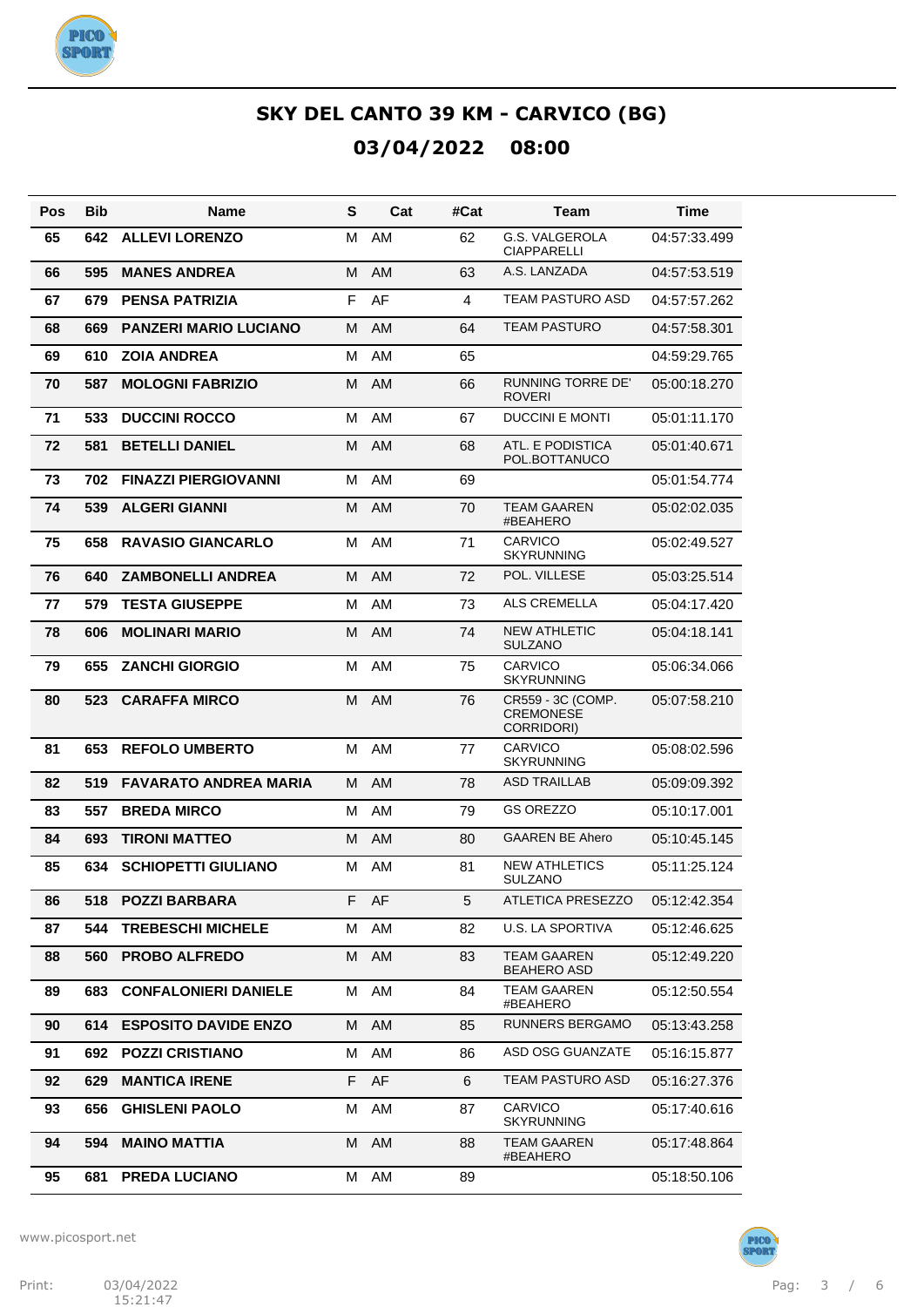

| Pos | <b>Bib</b> | <b>Name</b>                     | S  | Cat       | #Cat           | Team                                          | Time         |
|-----|------------|---------------------------------|----|-----------|----------------|-----------------------------------------------|--------------|
| 96  | 592        | <b>BRENA MARCO ALBERTO</b>      | М  | AM        | 90             | ATLETICA PRESEZZO                             | 05:18:59.355 |
| 97  | 604        | <b>BERTERA SANDRO</b>           | М  | AM        | 91             | <b>LIBERO</b>                                 | 05:20:10.890 |
| 98  | 575        | <b>VENZI ROMOLO</b>             | M  | AM        | 92             | TEAM VALTELLINA                               | 05:20:55.642 |
| 99  | 512        | <b>CHIAPPA SILVIA</b>           | F  | AF        | $\overline{7}$ | <b>ALTITUDE RACE</b>                          | 05:20:56.841 |
| 100 | 682        | <b>GILARDONI ALESSANDRO</b>     | M  | AM        | 93             |                                               | 05:23:00.895 |
| 101 | 589        | <b>SALA LUCA IVO GIOACCHINO</b> | м  | AM        | 94             | <b>GS ZELOFORAMAGNO</b>                       | 05:23:43.315 |
| 102 | 538        | <b>FALZEI PIERO ANTONIO</b>     | М  | AM        | 95             | <b>ASD AVIS OGGIONO</b>                       | 05:24:39.398 |
| 103 | 644        | <b>CASATI PAOLO</b>             | м  | AM        | 96             | <b>SKY LARIO RUNNERS</b>                      | 05:25:42.150 |
| 104 | 645        | <b>VARGIU MATTEO</b>            | M  | AM        | 97             |                                               | 05:26:12.553 |
| 105 | 559        | <b>STUCCHI LEONARDO</b>         | м  | AM        | 98             | <b>RUNCARD</b>                                | 05:26:49.290 |
| 106 | 611        | <b>BEDETTI UMBERTO</b>          | M  | AM        | 99             | <b>RUNCARD</b>                                | 05:27:21.403 |
| 107 | 701        | <b>PAROLARI ROBERTO</b>         | М  | AM        | 100            | <b>VIRTUS CREMA</b>                           | 05:29:06.659 |
| 108 | 647        | <b>REGA MICHELE MARIANO</b>     | M  | AM        | 101            | <b>GRUPPO ALPINISTICO</b><br>PRESOLANA        | 05:30:23.263 |
| 109 | 616        | <b>GHISLENI MAURO</b>           | M  | AM        | 102            | RUNNERS BERGAMO                               | 05:31:26.755 |
| 110 | 689        | <b>SABATO POMPEO</b>            | М  | AM        | 103            | <b>GRUPPO ALPINISTICO</b><br><b>VERTOVESE</b> | 05:31:26.914 |
| 111 | 633        | <b>PERSICO FRANCESCO</b>        | М  | AM        | 104            |                                               | 05:31:52.749 |
| 112 | 540        | <b>CONTI ANDREA</b>             | М  | <b>AM</b> | 105            |                                               | 05:32:43.158 |
| 113 | 578        | <b>REGAZZI LUCA</b>             | M  | AM        | 106            | RUNNERS BERGAMO                               | 05:32:45.659 |
| 114 | 620        | <b>PEDRETTI FABIO</b>           | М  | AM        | 107            | <b>RUNNERS BERGAMO</b>                        | 05:33:00.239 |
| 115 | 522        | <b>MAZZOLENI ROBERTO</b>        | M  | AM        | 108            | LENTI MA BELLI                                | 05:35:48.442 |
| 116 | 615        | <b>GAMBIRASIO DAVIDE</b>        | М  | AM        | 109            | <b>RUNNERS BERGAMO</b>                        | 05:36:14.951 |
| 117 | 603        | <b>GROPPI MARCO</b>             | М  | AM        | 110            |                                               | 05:36:48.196 |
| 118 | 691        | <b>ROTA STEFANO</b>             | М  | AM        | 111            |                                               | 05:37:12.192 |
| 119 | 687        | <b>BERETTA ROBERTO</b>          | М  | AM        | 112            | CAMPOBASE-HOKA                                | 05:37:32.183 |
| 120 | 638 -      | <b>FERRARA DAVIDE</b>           |    | M AM      | 113            | ASD TRAIL RUNNNING<br><b>BRESCIA</b>          | 05:37:37.402 |
| 121 | 605        | <b>MOSCATELLI FEDERICA</b>      | F  | AF        | 8              | A.L.S. CREMELLA                               | 05:37:46.184 |
| 122 | 565        | <b>BOSIO STEVENS</b>            | М  | AM        | 114            |                                               | 05:38:48.182 |
| 123 | 617        | <b>LIO CARLO</b>                | M  | AM        | 115            | RUNNERS BERGAMO                               | 05:39:09.922 |
| 124 | 561        | <b>LUCCHETTA GLORIA</b>         | F. | AF        | 9              | A.S.D. SPORTIVA<br>LANZADA                    | 05:40:27.174 |
| 125 | 505        | <b>RAIMONDI ANDREA</b>          | м  | AM        | 116            | <b>GTA CREMA</b>                              | 05:40:42.671 |
| 126 | 590        | <b>PELLEGRINI MICHELE</b>       | М  | AM        | 117            |                                               | 05:40:43.171 |
| 127 | 510        | <b>COGGI ANDREA</b>             | м  | AM        | 118            | A.S.D.<br><b>MARCIACARATESI</b>               | 05:41:06.408 |
| 128 | 537        | <b>PRIMERANO BARBARA</b>        | F. | AF        | 10             | <b>NEW ATHLETICS</b><br>SULZANO               | 05:41:12.159 |
| 129 | 516        | <b>SCILLIA CHRISTIAN</b>        | м  | AM        | 119            | RUNNERS BERGAMO                               | 05:41:40.174 |

www.picosport.net



PICO<sup>.</sup><br>SPORT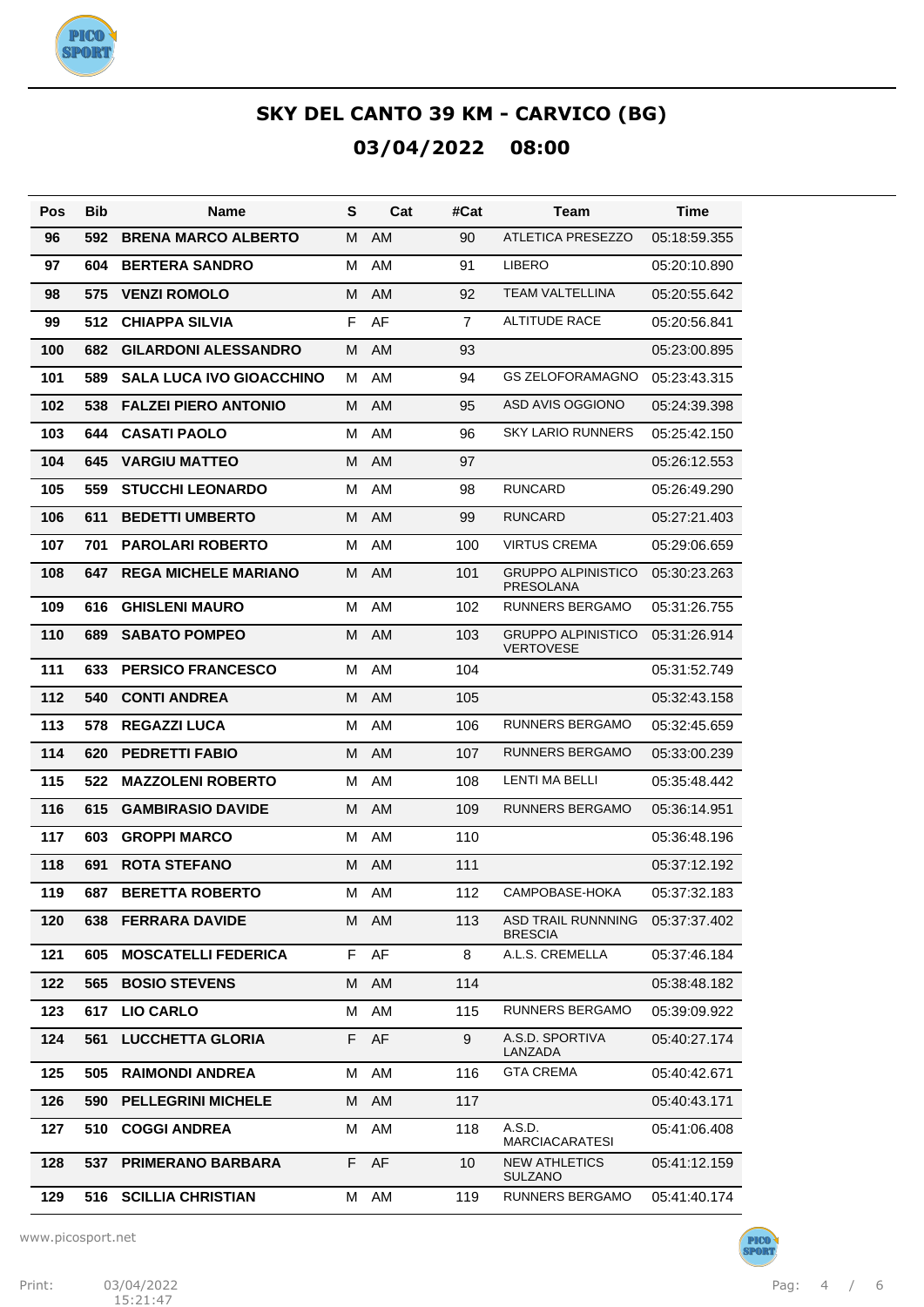

| Pos | <b>Bib</b> | Name                           | S  | Cat       | #Cat | Team                                       | <b>Time</b>  |
|-----|------------|--------------------------------|----|-----------|------|--------------------------------------------|--------------|
| 130 | 599        | <b>CREMASCHI DARIO</b>         | м  | AM        | 120  | OMBRIANO RUNNING                           | 05:41:42.161 |
| 131 | 641        | <b>TURRIN LUCA</b>             | м  | AM        | 121  | <b>CARVICO</b><br><b>SKYRUNNING</b>        | 05:43:30.408 |
| 132 | 586        | <b>DELFINI ALESSANDRO</b>      | М  | <b>AM</b> | 122  | TIME FOR RUN                               | 05:43:53.638 |
| 133 | 551        | PELIZZOLI GUIDO                | M  | AM        | 123  | <b>ASD ATLETICA</b><br><b>STEZZANO</b>     | 05:45:00.874 |
| 134 | 612        | <b>COMI GIUSEPPE</b>           | м  | <b>AM</b> | 124  | RUNNERS BERGAMO                            | 05:45:13.372 |
| 135 | 506        | <b>BOSCHINI MAURO</b>          | М  | AM        | 125  |                                            | 05:45:24.621 |
| 136 | 527        | <b>GAROFALO DANIELE</b>        | М  | <b>AM</b> | 126  | OCR WILD ARENA<br><b>TEAM</b>              | 05:46:43.376 |
| 137 | 553        | <b>SANA LAURA</b>              | F  | AF        | 11   | ATLETICA STEZZANO                          | 05:46:44.370 |
| 138 | 552        | <b>COGLIATI BRUNO</b>          | м  | <b>AM</b> | 127  |                                            | 05:47:25.615 |
| 139 | 659        | <b>ROSSI GIOVANNI</b>          | м  | AM        | 128  | CARVICO<br><b>SKYRUNNING</b>               | 05:47:27.864 |
| 140 | 628        | <b>SCAMOZZI SIMONA</b>         | F  | AF        | 12   |                                            | 05:48:14.186 |
| 141 | 671        | <b>ROTA MARCO</b>              | M  | AM        | 129  | ATLETICA PRESEZZO                          | 05:50:36.342 |
| 142 | 654        | <b>GIBELLINI GIORGIO</b>       | М  | <b>AM</b> | 130  | <b>CARVICO</b><br><b>SKYRUNNING</b>        | 05:50:36.844 |
| 143 | 680        | <b>FASOLINO DAVIDE</b>         | М  | AM        | 131  | TEAM RESINA<br>VALTELLINA                  | 05:50:40.091 |
| 144 | 635        | <b>CORTI SILVIA LUISA</b>      | F  | AF        | 13   | ASD AVIS OGGIONO                           | 05:51:10.348 |
| 145 | 584        | <b>LEONARDO CUCCI PASQUALE</b> | м  | AM        | 132  | SPORTIVA LANZADA                           | 05:53:13.059 |
| 146 | 649        | <b>TINTORI MATTEO</b>          | м  | <b>AM</b> | 133  | <b>CARVICO</b><br><b>SKYRUNNING</b>        | 05:53:16.307 |
| 147 | 662        | <b>SALVINI ALDO</b>            | М  | AM        | 134  | RUNNERS BERGAMO                            | 05:53:18.308 |
| 148 | 596        | <b>BASSANELLI VERONICA</b>     | F  | AF        | 14   |                                            | 05:54:27.465 |
| 149 | 529        | <b>COLOMBO LUCA</b>            | М  | AM        | 135  | A.S. AMATORI SPORT                         | 05:54:40.816 |
| 150 | 545        | <b>TORNAGHI FRANCO</b>         | М  | <b>AM</b> | 136  | <b>RUN CARD</b>                            | 05:56:09.296 |
| 151 | 661        | <b>MICHELETTI PAOLO</b>        | М  | AM        | 137  | CARVICO<br>SKYRUNNING                      | 05:56:53.536 |
| 152 | 632        | <b>GADDA GIORGIO</b>           | м  | AM        | 138  |                                            | 05:58:55.764 |
| 153 | 695        | <b>TALENTI FEDERICA</b>        | F  | AF        | 15   | PODISTI FARESI                             | 06:00:02.272 |
| 154 | 554        | <b>GREGIS ANDREA</b>           | M  | AM        | 139  | <b>ASD TRAIL RUNNING</b><br><b>BRESCIA</b> | 06:00:08.017 |
| 155 | 591        | <b>GRIMA DOMENICO</b>          | м  | AM        | 140  | ATLETICA PRESEZZO                          | 06:00:18.960 |
| 156 | 608        | <b>MARSETTI LAURA</b>          | F. | AF        | 16   | POLISPORTIVA<br><b>ALBOSAGGIA</b>          | 06:01:44.755 |
| 157 | 673.       | <b>CANALI GIUSEPPE</b>         | м  | AM        | 141  | <b>ALMOSTTHER ASD</b>                      | 06:04:28.465 |
| 158 | 514        | <b>PARRAVICINI ROBERTO</b>     | м  | AM.       | 142  | I BOCIA                                    | 06:05:30.209 |
| 159 | 600        | <b>PREMUROSO EDOARDO</b>       | м  | AM        | 143  | RUNNERS BERGAMO                            | 06:06:30.457 |
| 160 | 501        | <b>SERRA ANDREA</b>            | м  | AM        | 144  | U.S. LA SPORTIVA                           | 06:07:34.428 |
| 161 | 636        | <b>BILOTTA DAVIDE</b>          | м  | AM        | 145  | TIME FOR RUN                               | 06:08:31.178 |
| 162 | 508        | <b>GALLI ERNESTO</b>           | M  | AM        | 146  | --                                         | 06:08:34.428 |